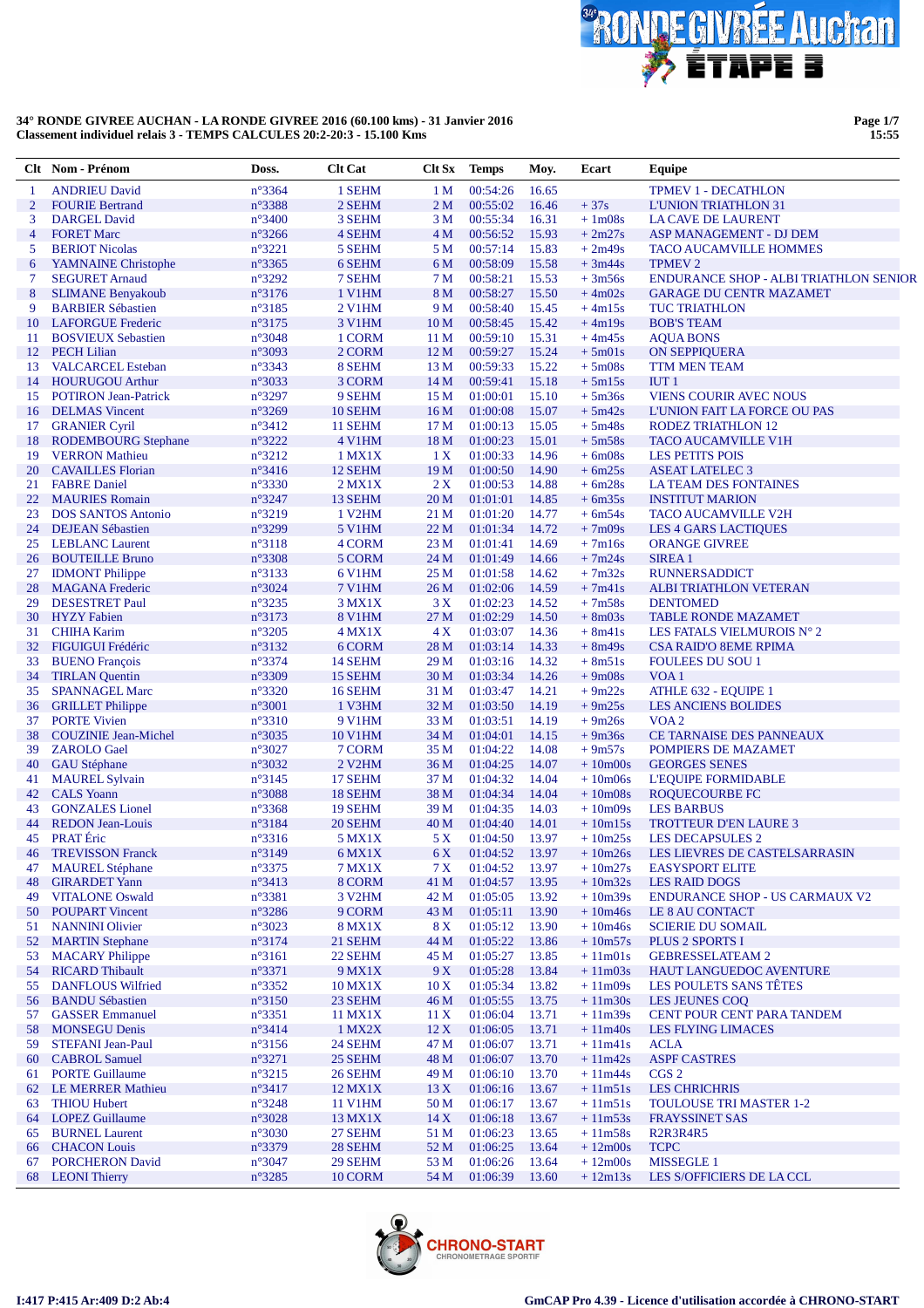

**Page 2/7 15:55**

| n°3214<br>4 V <sub>2</sub> HM<br>55 M<br>01:06:42<br>13.58<br>CGS <sub>1</sub><br><b>AURIOL Jacques</b><br>$+12m17s$<br>69<br><b>DAST Didier</b><br>n°3357<br>30 SEHM<br>56 M<br>01:06:42<br>13.58<br>$+12m17s$<br><b>AFFLELOU - LES ANCIENS DE UAC</b><br>70<br><b>MAZURIER Marjolaine</b><br>$n^{\circ}3062$<br>01:06:47<br>13.57<br>$+12m22s$<br>14 MX1X<br>15X<br><b>RAPOG ON THE GO</b><br>71<br><b>GARNIER Guillaume</b><br>n°3031<br>13.57<br>72<br>15 MX1X<br>16X<br>01:06:47<br>$+12m22s$<br><b>LOS BRANLOS</b><br>n°3359<br>73<br><b>CABRERA Joris</b><br>17 <sub>X</sub><br>01:06:53<br>13.55<br>$+12m28s$<br><b>FOULEES DU SOU 2</b><br>16 MX1X<br>n°3398<br>18X<br>13.53<br><b>COLLIN Mathieu</b><br>17 MX1X<br>01:06:58<br>$+12m33s$<br><b>LES INGLORIOUS SALOPARDS</b><br>74<br><b>RECHOU Etic</b><br>n°3220<br>$2$ MX $2X$<br>19X<br>01:07:06<br>13.51<br>75<br>$+12m40s$<br><b>TACO AUCAMVILLE MIXTE</b><br>n°3092<br>31 SEHM<br>57 M<br>01:07:18<br>13.46<br><b>ROBIN Vincent</b><br>$+12m53s$<br>MISSEGLE 3<br>76<br>n°3344<br>58 M<br>13.45<br><b>MONNY Emeric</b><br>32 SEHM<br>01:07:21<br>$+12m56s$<br><b>TRIATHLON CASTRES</b><br>77<br>n°3045<br>20X<br>01:07:23<br>13.45<br>78<br><b>ARMAND Pascal</b><br>18 MX1X<br>$+12m57s$<br>BE.ST.PA.PA<br>n°3198<br>13.43<br>79<br><b>HERAIL Gregory</b><br>21 X<br>01:07:29<br>$+13m04s$<br>3 GARS 1 FILLE<br>19 MX1X<br>n°3276<br>13.35<br>80<br><b>ATIQ Majid</b><br>20 MX1X<br>22X<br>01:07:52<br>$+13m26s$<br><b>SPLACH ATHLE 04</b><br><b>DIRAISON Mikael</b><br>n°3196<br>3 MX2X<br>23X<br>01:07:53<br>13.35<br><b>TRAILLEURS DU JAUR</b><br>81<br>$+13m27s$<br>n°3233<br>59 M<br>01:08:00<br>13.33<br>$+13m34s$<br>82<br><b>BARDOU</b> Vincent<br>11 CORM<br>LES MONITEURS DU COMPLEXE DE BRACONNA<br>60 M<br>01:08:02<br>13.32<br>83<br><b>MONTIGNON Laurent</b><br>$n^{\circ}3270$<br>33 SEHM<br>$+13m37s$<br><b>BBBM</b><br>n°3264<br>13.30<br>84<br><b>MOUTOU</b> Maxime<br>34 SEHM<br>61 M<br>01:08:08<br>$+13m43s$<br><b>ACHKY SPORT-R</b><br><b>AUGE Philippe</b><br>$n^{\circ}3102$<br>01:08:08<br>13.30<br>85<br>5 V <sub>2</sub> HM<br>62 M<br>$+13m43s$<br>CHALLENGE DU HAUT LANGUEDONC<br>$n^{\circ}3415$<br>13.28<br><b>GARBEROGLIO Romain</b><br>35 SEHM<br>63 M<br>01:08:12<br>$+13m47s$<br><b>INTERSPORT LABEGE</b><br>86<br>n°3366<br>01:08:23<br>13.25<br>$+13m58s$<br>87<br><b>SCHIAVO Christophe</b><br>21 MX1X<br>24 X<br><b>LES SURGELES</b><br>$n^{\circ}3211$<br>25X<br>01:08:32<br>13.22<br><b>MOREAU Thierry</b><br>22 MX1X<br>$+14m07s$<br><b>ASPF LE CARLA</b><br>88<br><b>MEILER Franck</b><br>n°3130<br>26X<br>01:08:34<br>13.21<br>$+14m09s$<br>89<br>4 MX2X<br>THE FINE'S GIRLS 008<br>n°3146<br>01:08:43<br>13.19<br>90<br><b>CHARGY Fabrice</b><br>36 SEHM<br>64 M<br>$+14m17s$<br><b>LES DRAGIBUS DU SIDOBRE</b><br>n°3301<br>13.18<br>91<br><b>TASSA Julien</b><br>65 M<br>01:08:46<br>$+14m21s$<br><b>AUCHAN CASTRES 1</b><br>12 CORM<br>$n^{\circ}3005$<br>92<br><b>BARDOU Jean-Luc</b><br>5 MX2X<br>27X<br>01:08:50<br>13.16<br>$+14m25s$<br><b>LES DORYPHORES</b><br>n°3333<br>28 X<br>01:08:56<br>13.15<br>93<br><b>CARBONELLE Julien</b><br>23 MX1X<br>$+14m30s$<br>LES FOULLEE DES 3 QUILLES<br><b>SUTTER Sébastien</b><br>n°3073<br>29X<br>01:08:57<br>13.14<br>$+14m32s$<br>94<br>24 MX1X<br><b>TARAHUMARAS 2</b><br>30X<br>01:09:05<br>13.12<br><b>FLOYRAC Aymeric</b><br>$n^{\circ}3216$<br>25 MX1X<br>$+14m40s$<br><b>PANDEDEQUIPE</b><br>95<br>$n^{\circ}3160$<br>31 X<br>13.09<br><b>VILAMANYA Richard</b><br>6 MX2X<br>01:09:14<br>$+14m48s$<br><b>RIVES DU TARN MIXTE</b><br>96<br><b>FAYT Wilfried</b><br>n°3284<br>01:09:15<br>13.08<br>97<br>12 V1HM<br>66 M<br>$+14m50s$<br><b>EASY SPORT - TRI FLEURY</b><br>n°3201<br>13.06<br><b>CATTALOLA Alain</b><br>37 SEHM<br>67 M<br>01:09:22<br>$+14m57s$<br><b>G-ET 27</b><br>98<br>n°3383<br>32 X<br>01:09:26<br>13.05<br><b>DODSWORTH Matthew</b><br>26 MX1X<br>$+15m01s$<br><b>WAKEFIELD MIXED</b><br>99<br>100 BARDOU Francis<br>$n^{\circ}3166$<br>33 X<br>01:09:38<br>13.01<br>27 MX1X<br>$+15m13s$<br>LES SOURCIERS SANS SOUCIS<br>n°3080<br>68 M<br><b>SANCHEZ Mathieu</b><br>38 SEHM<br>01:09:42<br>13.00<br>$+15m17s$<br>"LES ""BOIT SANS SOIF"""<br>101<br>$n^{\circ}3302$<br>69 M<br>01:09:44<br>12.99<br>102 LE BOZEC Régis<br>13 V1HM<br>$+15m18s$<br><b>AUCHAN CASTRES 2</b><br>$n^{\circ}3116$<br>70 M<br>12.99<br>103 TOCKERT Antoine<br>14 V1HM<br>01:09:45<br>$+15m19s$<br><b>LES SARDINES</b><br>n°3396<br>104 BELLIERE Jean Claude<br>2 V3HM<br>71 M<br>01:09:45<br>12.99<br>$+15m20s$<br><b>MJC LES SALVAGES</b><br>n°3208<br>01:09:48<br>12.98<br>$+15m23s$<br>105 PILUDU Louis Pierre<br>28 MX1X<br>34 X<br><b>UAG RUNNING 3</b><br>106 ROUSSEAU Patrick<br>n°3081<br>39 SEHM<br>72 M<br>12.97<br>$+15m26s$<br>01:09:51<br><b>LES LAPINS CRETINS</b><br>107 BIAU Mathieu<br>$n^{\circ}3361$<br>40 SEHM<br>73 M<br>01:09:54<br>12.96<br>$+15m28s$<br>TOURNEE DES GRANDS DUCS<br>108 HUDE Lionel<br>$n^{\circ}3058$<br>41 SEHM<br>74 M<br>01:09:55<br>12.96<br>$+15m29s$<br>T.R. 130 CASTRES<br>$n^{\circ}3154$<br>35 X<br>12.94<br><b>AYMARD</b> Frédéric<br>29 MX1X<br>01:10:02<br>$+15m36s$<br><b>FATALS VIELMUROIS</b><br>109<br>n°3038<br>12.91<br>110 GUINARD Antoine<br>75 M<br><b>THOROMAGRE</b><br>42 SEHM<br>01:10:10<br>$+15m45s$<br>111 NOTO Yoan<br>$n^{\circ}3143$<br>36X<br>01:10:19<br>12.89<br>$+15m53s$<br><b>MULTISPORTS MONTREDON</b><br>30 MX1X<br>n°3075<br>76 M<br>12.88<br>112 DAURIAC Charly<br><b>15 V1HM</b><br>01:10:22<br>$+15m57s$<br><b>TARAHUMARAS 6</b><br>37 X<br>113 GIRARD Mathieu<br>$n^{\circ}3242$<br>31 MX1X<br>01:10:24<br>12.87<br>$+15m58s$<br><b>LES SUPER DELICES</b><br>$n^{\circ}3277$<br>77 M 01:10:30 12.85<br>114 CANTORO Clement<br>43 SEHM<br>$+16m05s$<br>SPLACH ATHLE 05<br>115 CALVAYRAC Michel<br>$n^{\circ}3013$<br><b>7 MX2X</b><br>38 X<br>01:10:31 12.85<br>$+16m05s$<br>CHIC ET CHOC<br>n°3282<br>116 MADASCHI Cedric<br>32 MX1X<br>39X<br>01:10:35<br>12.84<br>$+16m10s$<br><b>TEAM QX</b><br>117 KACI Sebastien<br>$n^{\circ}3382$<br>01:10:37<br>12.83<br>$+16m12s$<br>LES GROLES TROTTEURS<br>44 SEHM<br>78 M<br>$n^{\circ}3272$<br>118 TAYAC Guillaume<br>45 SEHM<br>79 M<br>01:10:53<br>12.78<br>$+16m28s$<br>LES MARTYS EN COURSE 2<br>119 GAUTIER Sandrine<br>$n^{\circ}3257$<br>01:10:55<br>1 MX3X<br>40 X<br>12.78<br>$+16m29s$<br><b>GALOPINS DE LAMBERT</b><br>120 DESLANDES Francis<br>$n^{\circ}3098$<br>33 MX1X<br>41 X<br>01:10:55<br>12.78<br>$+16m30s$<br><b>SEPPICAGLACE</b><br>121 DUVAL William<br>$n^{\circ}3241$<br><b>8 MX2X</b><br>42 X<br>01:11:09<br>12.74<br>$+16m44s$<br><b>LES ROCKETS</b><br>122 TICHIT Florent<br>$n^{\circ}3341$<br>80 M<br>12.73<br>LES GENS BONS FRAIS DE LACAUNE<br>46 SEHM<br>01:11:10<br>$+16m45s$<br>123 PREIRA Yves Francois<br>$n^{\circ}3287$<br>01:11:14<br>12.72<br>$+16m49s$<br>34 MX1X<br>43 X<br><b>DIABLE VERT</b><br>124 FABRE Pierre<br>$n^{\circ}3003$<br><b>16 V1HM</b><br>81 M<br>01:11:14<br>12.72<br>LES GIVRES DU LAC<br>$+16m49s$<br>n°3072<br>125 CERVERA Jean-Michel<br>9 MX2X<br>44 X<br>01:11:19<br>12.71<br>$+16m54s$<br><b>TARAHUMARAS 1</b><br>126 GINZE Olivier<br>$n^{\circ}3290$<br>47 SEHM<br>82 M<br>01:11:32<br>12.67<br>$+17m06s$<br><b>GIN'Z PIRE J'EXPIRE</b><br>127 ANIEL Jean-Baptiste<br>$n^{\circ}3294$<br>13 CORM<br>01:11:59<br>12.59<br>$+17m34s$<br>SIREA 2<br>83 M<br>128 AUSSET Pierre<br>$n^{\circ}3391$<br>01:12:06<br>12.57<br>LE QUATUOR Z'AILÉ<br>35 MX1X<br>45 X<br>$+17m40s$<br>129 DAURE Didier<br><b>DID ET SES 3 VAUREENNES</b><br>$n^{\circ}3300$<br>$2$ MX $3X$<br>46 X<br>01:12:06<br>12.57<br>$+17m41s$<br>n°3322<br>130 DROUET Laurent<br>10 MX2X<br>47 X<br>01:12:13<br>12.55<br>$+17m48s$<br>LMFJ<br>$n^{\circ}3283$<br>48 X<br>01:12:15<br>12.54<br><b>LES GIGAMADAS</b><br>131 MADARIAGA Michel<br>36 MX1X<br>$+17m49s$<br>132 FONVIEILLE Cedric<br>$n^{\circ}3209$<br>12.53<br>$+17m53s$<br><b>ASPF SOUAL</b><br>48 SEHM<br>84 M<br>01:12:19<br>133 HOMMAIS Florent<br>$n^{\circ}3022$<br>49 SEHM<br>85 M<br>01:12:22<br>12.52<br>$+17m56s$<br><b>LES DISJONCTES</b><br>134 MOLINIER Nicolas<br>$n^{\circ}3262$<br>01:12:22<br>12.52<br>$+17m57s$<br><b>ASEAT</b><br>17 V1HM<br>86 M<br>135 GOUT Vincent<br>$n^{\circ}3010$<br>01:12:23<br>12.52<br><b>VINDU LAPHI</b><br>37 MX1X<br>49 X<br>$+17m57s$<br>136 MARAVAL Thomas | Clt Nom - Prénom | Doss.           | <b>Clt Cat</b> | Clt Sx | <b>Temps</b> | Moy.  | Ecart     | Equipe                     |
|--------------------------------------------------------------------------------------------------------------------------------------------------------------------------------------------------------------------------------------------------------------------------------------------------------------------------------------------------------------------------------------------------------------------------------------------------------------------------------------------------------------------------------------------------------------------------------------------------------------------------------------------------------------------------------------------------------------------------------------------------------------------------------------------------------------------------------------------------------------------------------------------------------------------------------------------------------------------------------------------------------------------------------------------------------------------------------------------------------------------------------------------------------------------------------------------------------------------------------------------------------------------------------------------------------------------------------------------------------------------------------------------------------------------------------------------------------------------------------------------------------------------------------------------------------------------------------------------------------------------------------------------------------------------------------------------------------------------------------------------------------------------------------------------------------------------------------------------------------------------------------------------------------------------------------------------------------------------------------------------------------------------------------------------------------------------------------------------------------------------------------------------------------------------------------------------------------------------------------------------------------------------------------------------------------------------------------------------------------------------------------------------------------------------------------------------------------------------------------------------------------------------------------------------------------------------------------------------------------------------------------------------------------------------------------------------------------------------------------------------------------------------------------------------------------------------------------------------------------------------------------------------------------------------------------------------------------------------------------------------------------------------------------------------------------------------------------------------------------------------------------------------------------------------------------------------------------------------------------------------------------------------------------------------------------------------------------------------------------------------------------------------------------------------------------------------------------------------------------------------------------------------------------------------------------------------------------------------------------------------------------------------------------------------------------------------------------------------------------------------------------------------------------------------------------------------------------------------------------------------------------------------------------------------------------------------------------------------------------------------------------------------------------------------------------------------------------------------------------------------------------------------------------------------------------------------------------------------------------------------------------------------------------------------------------------------------------------------------------------------------------------------------------------------------------------------------------------------------------------------------------------------------------------------------------------------------------------------------------------------------------------------------------------------------------------------------------------------------------------------------------------------------------------------------------------------------------------------------------------------------------------------------------------------------------------------------------------------------------------------------------------------------------------------------------------------------------------------------------------------------------------------------------------------------------------------------------------------------------------------------------------------------------------------------------------------------------------------------------------------------------------------------------------------------------------------------------------------------------------------------------------------------------------------------------------------------------------------------------------------------------------------------------------------------------------------------------------------------------------------------------------------------------------------------------------------------------------------------------------------------------------------------------------------------------------------------------------------------------------------------------------------------------------------------------------------------------------------------------------------------------------------------------------------------------------------------------------------------------------------------------------------------------------------------------------------------------------------------------------------------------------------------------------------------------------------------------------------------------------------------------------------------------------------------------------------------------------------------------------------------------------------------------------------------------------------------------------------------------------------------------------------------------------------------------------------------------------------------------------------------------------------------------------------------------------------------------------------------------------------------------------------------------------------------------------------------------------------------------------------------------------------------------------------------------------------------------------------------------------------------------------------------------------------------------------------------------------------------------------------------------------------------------------------------------------------------------------------------------------------------------------------------------------------------------------------------------------------------------------------------------------------------------------------------------------------------------------------------------------------------------------------------------------------------------------------------------------------------------------------------------------------------------------------------------------------------------------------------------------------------------------------------------------------------------------------------------------------------------------------------------------------------------------------------------------------------------------------------------------------------------------------------------------------------------------------------------------------------------------------------------------------------------------------|------------------|-----------------|----------------|--------|--------------|-------|-----------|----------------------------|
|                                                                                                                                                                                                                                                                                                                                                                                                                                                                                                                                                                                                                                                                                                                                                                                                                                                                                                                                                                                                                                                                                                                                                                                                                                                                                                                                                                                                                                                                                                                                                                                                                                                                                                                                                                                                                                                                                                                                                                                                                                                                                                                                                                                                                                                                                                                                                                                                                                                                                                                                                                                                                                                                                                                                                                                                                                                                                                                                                                                                                                                                                                                                                                                                                                                                                                                                                                                                                                                                                                                                                                                                                                                                                                                                                                                                                                                                                                                                                                                                                                                                                                                                                                                                                                                                                                                                                                                                                                                                                                                                                                                                                                                                                                                                                                                                                                                                                                                                                                                                                                                                                                                                                                                                                                                                                                                                                                                                                                                                                                                                                                                                                                                                                                                                                                                                                                                                                                                                                                                                                                                                                                                                                                                                                                                                                                                                                                                                                                                                                                                                                                                                                                                                                                                                                                                                                                                                                                                                                                                                                                                                                                                                                                                                                                                                                                                                                                                                                                                                                                                                                                                                                                                                                                                                                                                                                                                                                                                                                                                                                                                                                                                                                                                                                                                                                                                                                                                                                    |                  |                 |                |        |              |       |           |                            |
|                                                                                                                                                                                                                                                                                                                                                                                                                                                                                                                                                                                                                                                                                                                                                                                                                                                                                                                                                                                                                                                                                                                                                                                                                                                                                                                                                                                                                                                                                                                                                                                                                                                                                                                                                                                                                                                                                                                                                                                                                                                                                                                                                                                                                                                                                                                                                                                                                                                                                                                                                                                                                                                                                                                                                                                                                                                                                                                                                                                                                                                                                                                                                                                                                                                                                                                                                                                                                                                                                                                                                                                                                                                                                                                                                                                                                                                                                                                                                                                                                                                                                                                                                                                                                                                                                                                                                                                                                                                                                                                                                                                                                                                                                                                                                                                                                                                                                                                                                                                                                                                                                                                                                                                                                                                                                                                                                                                                                                                                                                                                                                                                                                                                                                                                                                                                                                                                                                                                                                                                                                                                                                                                                                                                                                                                                                                                                                                                                                                                                                                                                                                                                                                                                                                                                                                                                                                                                                                                                                                                                                                                                                                                                                                                                                                                                                                                                                                                                                                                                                                                                                                                                                                                                                                                                                                                                                                                                                                                                                                                                                                                                                                                                                                                                                                                                                                                                                                                                    |                  |                 |                |        |              |       |           |                            |
|                                                                                                                                                                                                                                                                                                                                                                                                                                                                                                                                                                                                                                                                                                                                                                                                                                                                                                                                                                                                                                                                                                                                                                                                                                                                                                                                                                                                                                                                                                                                                                                                                                                                                                                                                                                                                                                                                                                                                                                                                                                                                                                                                                                                                                                                                                                                                                                                                                                                                                                                                                                                                                                                                                                                                                                                                                                                                                                                                                                                                                                                                                                                                                                                                                                                                                                                                                                                                                                                                                                                                                                                                                                                                                                                                                                                                                                                                                                                                                                                                                                                                                                                                                                                                                                                                                                                                                                                                                                                                                                                                                                                                                                                                                                                                                                                                                                                                                                                                                                                                                                                                                                                                                                                                                                                                                                                                                                                                                                                                                                                                                                                                                                                                                                                                                                                                                                                                                                                                                                                                                                                                                                                                                                                                                                                                                                                                                                                                                                                                                                                                                                                                                                                                                                                                                                                                                                                                                                                                                                                                                                                                                                                                                                                                                                                                                                                                                                                                                                                                                                                                                                                                                                                                                                                                                                                                                                                                                                                                                                                                                                                                                                                                                                                                                                                                                                                                                                                                    |                  |                 |                |        |              |       |           |                            |
|                                                                                                                                                                                                                                                                                                                                                                                                                                                                                                                                                                                                                                                                                                                                                                                                                                                                                                                                                                                                                                                                                                                                                                                                                                                                                                                                                                                                                                                                                                                                                                                                                                                                                                                                                                                                                                                                                                                                                                                                                                                                                                                                                                                                                                                                                                                                                                                                                                                                                                                                                                                                                                                                                                                                                                                                                                                                                                                                                                                                                                                                                                                                                                                                                                                                                                                                                                                                                                                                                                                                                                                                                                                                                                                                                                                                                                                                                                                                                                                                                                                                                                                                                                                                                                                                                                                                                                                                                                                                                                                                                                                                                                                                                                                                                                                                                                                                                                                                                                                                                                                                                                                                                                                                                                                                                                                                                                                                                                                                                                                                                                                                                                                                                                                                                                                                                                                                                                                                                                                                                                                                                                                                                                                                                                                                                                                                                                                                                                                                                                                                                                                                                                                                                                                                                                                                                                                                                                                                                                                                                                                                                                                                                                                                                                                                                                                                                                                                                                                                                                                                                                                                                                                                                                                                                                                                                                                                                                                                                                                                                                                                                                                                                                                                                                                                                                                                                                                                                    |                  |                 |                |        |              |       |           |                            |
|                                                                                                                                                                                                                                                                                                                                                                                                                                                                                                                                                                                                                                                                                                                                                                                                                                                                                                                                                                                                                                                                                                                                                                                                                                                                                                                                                                                                                                                                                                                                                                                                                                                                                                                                                                                                                                                                                                                                                                                                                                                                                                                                                                                                                                                                                                                                                                                                                                                                                                                                                                                                                                                                                                                                                                                                                                                                                                                                                                                                                                                                                                                                                                                                                                                                                                                                                                                                                                                                                                                                                                                                                                                                                                                                                                                                                                                                                                                                                                                                                                                                                                                                                                                                                                                                                                                                                                                                                                                                                                                                                                                                                                                                                                                                                                                                                                                                                                                                                                                                                                                                                                                                                                                                                                                                                                                                                                                                                                                                                                                                                                                                                                                                                                                                                                                                                                                                                                                                                                                                                                                                                                                                                                                                                                                                                                                                                                                                                                                                                                                                                                                                                                                                                                                                                                                                                                                                                                                                                                                                                                                                                                                                                                                                                                                                                                                                                                                                                                                                                                                                                                                                                                                                                                                                                                                                                                                                                                                                                                                                                                                                                                                                                                                                                                                                                                                                                                                                                    |                  |                 |                |        |              |       |           |                            |
|                                                                                                                                                                                                                                                                                                                                                                                                                                                                                                                                                                                                                                                                                                                                                                                                                                                                                                                                                                                                                                                                                                                                                                                                                                                                                                                                                                                                                                                                                                                                                                                                                                                                                                                                                                                                                                                                                                                                                                                                                                                                                                                                                                                                                                                                                                                                                                                                                                                                                                                                                                                                                                                                                                                                                                                                                                                                                                                                                                                                                                                                                                                                                                                                                                                                                                                                                                                                                                                                                                                                                                                                                                                                                                                                                                                                                                                                                                                                                                                                                                                                                                                                                                                                                                                                                                                                                                                                                                                                                                                                                                                                                                                                                                                                                                                                                                                                                                                                                                                                                                                                                                                                                                                                                                                                                                                                                                                                                                                                                                                                                                                                                                                                                                                                                                                                                                                                                                                                                                                                                                                                                                                                                                                                                                                                                                                                                                                                                                                                                                                                                                                                                                                                                                                                                                                                                                                                                                                                                                                                                                                                                                                                                                                                                                                                                                                                                                                                                                                                                                                                                                                                                                                                                                                                                                                                                                                                                                                                                                                                                                                                                                                                                                                                                                                                                                                                                                                                                    |                  |                 |                |        |              |       |           |                            |
|                                                                                                                                                                                                                                                                                                                                                                                                                                                                                                                                                                                                                                                                                                                                                                                                                                                                                                                                                                                                                                                                                                                                                                                                                                                                                                                                                                                                                                                                                                                                                                                                                                                                                                                                                                                                                                                                                                                                                                                                                                                                                                                                                                                                                                                                                                                                                                                                                                                                                                                                                                                                                                                                                                                                                                                                                                                                                                                                                                                                                                                                                                                                                                                                                                                                                                                                                                                                                                                                                                                                                                                                                                                                                                                                                                                                                                                                                                                                                                                                                                                                                                                                                                                                                                                                                                                                                                                                                                                                                                                                                                                                                                                                                                                                                                                                                                                                                                                                                                                                                                                                                                                                                                                                                                                                                                                                                                                                                                                                                                                                                                                                                                                                                                                                                                                                                                                                                                                                                                                                                                                                                                                                                                                                                                                                                                                                                                                                                                                                                                                                                                                                                                                                                                                                                                                                                                                                                                                                                                                                                                                                                                                                                                                                                                                                                                                                                                                                                                                                                                                                                                                                                                                                                                                                                                                                                                                                                                                                                                                                                                                                                                                                                                                                                                                                                                                                                                                                                    |                  |                 |                |        |              |       |           |                            |
|                                                                                                                                                                                                                                                                                                                                                                                                                                                                                                                                                                                                                                                                                                                                                                                                                                                                                                                                                                                                                                                                                                                                                                                                                                                                                                                                                                                                                                                                                                                                                                                                                                                                                                                                                                                                                                                                                                                                                                                                                                                                                                                                                                                                                                                                                                                                                                                                                                                                                                                                                                                                                                                                                                                                                                                                                                                                                                                                                                                                                                                                                                                                                                                                                                                                                                                                                                                                                                                                                                                                                                                                                                                                                                                                                                                                                                                                                                                                                                                                                                                                                                                                                                                                                                                                                                                                                                                                                                                                                                                                                                                                                                                                                                                                                                                                                                                                                                                                                                                                                                                                                                                                                                                                                                                                                                                                                                                                                                                                                                                                                                                                                                                                                                                                                                                                                                                                                                                                                                                                                                                                                                                                                                                                                                                                                                                                                                                                                                                                                                                                                                                                                                                                                                                                                                                                                                                                                                                                                                                                                                                                                                                                                                                                                                                                                                                                                                                                                                                                                                                                                                                                                                                                                                                                                                                                                                                                                                                                                                                                                                                                                                                                                                                                                                                                                                                                                                                                                    |                  |                 |                |        |              |       |           |                            |
|                                                                                                                                                                                                                                                                                                                                                                                                                                                                                                                                                                                                                                                                                                                                                                                                                                                                                                                                                                                                                                                                                                                                                                                                                                                                                                                                                                                                                                                                                                                                                                                                                                                                                                                                                                                                                                                                                                                                                                                                                                                                                                                                                                                                                                                                                                                                                                                                                                                                                                                                                                                                                                                                                                                                                                                                                                                                                                                                                                                                                                                                                                                                                                                                                                                                                                                                                                                                                                                                                                                                                                                                                                                                                                                                                                                                                                                                                                                                                                                                                                                                                                                                                                                                                                                                                                                                                                                                                                                                                                                                                                                                                                                                                                                                                                                                                                                                                                                                                                                                                                                                                                                                                                                                                                                                                                                                                                                                                                                                                                                                                                                                                                                                                                                                                                                                                                                                                                                                                                                                                                                                                                                                                                                                                                                                                                                                                                                                                                                                                                                                                                                                                                                                                                                                                                                                                                                                                                                                                                                                                                                                                                                                                                                                                                                                                                                                                                                                                                                                                                                                                                                                                                                                                                                                                                                                                                                                                                                                                                                                                                                                                                                                                                                                                                                                                                                                                                                                                    |                  |                 |                |        |              |       |           |                            |
|                                                                                                                                                                                                                                                                                                                                                                                                                                                                                                                                                                                                                                                                                                                                                                                                                                                                                                                                                                                                                                                                                                                                                                                                                                                                                                                                                                                                                                                                                                                                                                                                                                                                                                                                                                                                                                                                                                                                                                                                                                                                                                                                                                                                                                                                                                                                                                                                                                                                                                                                                                                                                                                                                                                                                                                                                                                                                                                                                                                                                                                                                                                                                                                                                                                                                                                                                                                                                                                                                                                                                                                                                                                                                                                                                                                                                                                                                                                                                                                                                                                                                                                                                                                                                                                                                                                                                                                                                                                                                                                                                                                                                                                                                                                                                                                                                                                                                                                                                                                                                                                                                                                                                                                                                                                                                                                                                                                                                                                                                                                                                                                                                                                                                                                                                                                                                                                                                                                                                                                                                                                                                                                                                                                                                                                                                                                                                                                                                                                                                                                                                                                                                                                                                                                                                                                                                                                                                                                                                                                                                                                                                                                                                                                                                                                                                                                                                                                                                                                                                                                                                                                                                                                                                                                                                                                                                                                                                                                                                                                                                                                                                                                                                                                                                                                                                                                                                                                                                    |                  |                 |                |        |              |       |           |                            |
|                                                                                                                                                                                                                                                                                                                                                                                                                                                                                                                                                                                                                                                                                                                                                                                                                                                                                                                                                                                                                                                                                                                                                                                                                                                                                                                                                                                                                                                                                                                                                                                                                                                                                                                                                                                                                                                                                                                                                                                                                                                                                                                                                                                                                                                                                                                                                                                                                                                                                                                                                                                                                                                                                                                                                                                                                                                                                                                                                                                                                                                                                                                                                                                                                                                                                                                                                                                                                                                                                                                                                                                                                                                                                                                                                                                                                                                                                                                                                                                                                                                                                                                                                                                                                                                                                                                                                                                                                                                                                                                                                                                                                                                                                                                                                                                                                                                                                                                                                                                                                                                                                                                                                                                                                                                                                                                                                                                                                                                                                                                                                                                                                                                                                                                                                                                                                                                                                                                                                                                                                                                                                                                                                                                                                                                                                                                                                                                                                                                                                                                                                                                                                                                                                                                                                                                                                                                                                                                                                                                                                                                                                                                                                                                                                                                                                                                                                                                                                                                                                                                                                                                                                                                                                                                                                                                                                                                                                                                                                                                                                                                                                                                                                                                                                                                                                                                                                                                                                    |                  |                 |                |        |              |       |           |                            |
|                                                                                                                                                                                                                                                                                                                                                                                                                                                                                                                                                                                                                                                                                                                                                                                                                                                                                                                                                                                                                                                                                                                                                                                                                                                                                                                                                                                                                                                                                                                                                                                                                                                                                                                                                                                                                                                                                                                                                                                                                                                                                                                                                                                                                                                                                                                                                                                                                                                                                                                                                                                                                                                                                                                                                                                                                                                                                                                                                                                                                                                                                                                                                                                                                                                                                                                                                                                                                                                                                                                                                                                                                                                                                                                                                                                                                                                                                                                                                                                                                                                                                                                                                                                                                                                                                                                                                                                                                                                                                                                                                                                                                                                                                                                                                                                                                                                                                                                                                                                                                                                                                                                                                                                                                                                                                                                                                                                                                                                                                                                                                                                                                                                                                                                                                                                                                                                                                                                                                                                                                                                                                                                                                                                                                                                                                                                                                                                                                                                                                                                                                                                                                                                                                                                                                                                                                                                                                                                                                                                                                                                                                                                                                                                                                                                                                                                                                                                                                                                                                                                                                                                                                                                                                                                                                                                                                                                                                                                                                                                                                                                                                                                                                                                                                                                                                                                                                                                                                    |                  |                 |                |        |              |       |           |                            |
|                                                                                                                                                                                                                                                                                                                                                                                                                                                                                                                                                                                                                                                                                                                                                                                                                                                                                                                                                                                                                                                                                                                                                                                                                                                                                                                                                                                                                                                                                                                                                                                                                                                                                                                                                                                                                                                                                                                                                                                                                                                                                                                                                                                                                                                                                                                                                                                                                                                                                                                                                                                                                                                                                                                                                                                                                                                                                                                                                                                                                                                                                                                                                                                                                                                                                                                                                                                                                                                                                                                                                                                                                                                                                                                                                                                                                                                                                                                                                                                                                                                                                                                                                                                                                                                                                                                                                                                                                                                                                                                                                                                                                                                                                                                                                                                                                                                                                                                                                                                                                                                                                                                                                                                                                                                                                                                                                                                                                                                                                                                                                                                                                                                                                                                                                                                                                                                                                                                                                                                                                                                                                                                                                                                                                                                                                                                                                                                                                                                                                                                                                                                                                                                                                                                                                                                                                                                                                                                                                                                                                                                                                                                                                                                                                                                                                                                                                                                                                                                                                                                                                                                                                                                                                                                                                                                                                                                                                                                                                                                                                                                                                                                                                                                                                                                                                                                                                                                                                    |                  |                 |                |        |              |       |           |                            |
|                                                                                                                                                                                                                                                                                                                                                                                                                                                                                                                                                                                                                                                                                                                                                                                                                                                                                                                                                                                                                                                                                                                                                                                                                                                                                                                                                                                                                                                                                                                                                                                                                                                                                                                                                                                                                                                                                                                                                                                                                                                                                                                                                                                                                                                                                                                                                                                                                                                                                                                                                                                                                                                                                                                                                                                                                                                                                                                                                                                                                                                                                                                                                                                                                                                                                                                                                                                                                                                                                                                                                                                                                                                                                                                                                                                                                                                                                                                                                                                                                                                                                                                                                                                                                                                                                                                                                                                                                                                                                                                                                                                                                                                                                                                                                                                                                                                                                                                                                                                                                                                                                                                                                                                                                                                                                                                                                                                                                                                                                                                                                                                                                                                                                                                                                                                                                                                                                                                                                                                                                                                                                                                                                                                                                                                                                                                                                                                                                                                                                                                                                                                                                                                                                                                                                                                                                                                                                                                                                                                                                                                                                                                                                                                                                                                                                                                                                                                                                                                                                                                                                                                                                                                                                                                                                                                                                                                                                                                                                                                                                                                                                                                                                                                                                                                                                                                                                                                                                    |                  |                 |                |        |              |       |           |                            |
|                                                                                                                                                                                                                                                                                                                                                                                                                                                                                                                                                                                                                                                                                                                                                                                                                                                                                                                                                                                                                                                                                                                                                                                                                                                                                                                                                                                                                                                                                                                                                                                                                                                                                                                                                                                                                                                                                                                                                                                                                                                                                                                                                                                                                                                                                                                                                                                                                                                                                                                                                                                                                                                                                                                                                                                                                                                                                                                                                                                                                                                                                                                                                                                                                                                                                                                                                                                                                                                                                                                                                                                                                                                                                                                                                                                                                                                                                                                                                                                                                                                                                                                                                                                                                                                                                                                                                                                                                                                                                                                                                                                                                                                                                                                                                                                                                                                                                                                                                                                                                                                                                                                                                                                                                                                                                                                                                                                                                                                                                                                                                                                                                                                                                                                                                                                                                                                                                                                                                                                                                                                                                                                                                                                                                                                                                                                                                                                                                                                                                                                                                                                                                                                                                                                                                                                                                                                                                                                                                                                                                                                                                                                                                                                                                                                                                                                                                                                                                                                                                                                                                                                                                                                                                                                                                                                                                                                                                                                                                                                                                                                                                                                                                                                                                                                                                                                                                                                                                    |                  |                 |                |        |              |       |           |                            |
|                                                                                                                                                                                                                                                                                                                                                                                                                                                                                                                                                                                                                                                                                                                                                                                                                                                                                                                                                                                                                                                                                                                                                                                                                                                                                                                                                                                                                                                                                                                                                                                                                                                                                                                                                                                                                                                                                                                                                                                                                                                                                                                                                                                                                                                                                                                                                                                                                                                                                                                                                                                                                                                                                                                                                                                                                                                                                                                                                                                                                                                                                                                                                                                                                                                                                                                                                                                                                                                                                                                                                                                                                                                                                                                                                                                                                                                                                                                                                                                                                                                                                                                                                                                                                                                                                                                                                                                                                                                                                                                                                                                                                                                                                                                                                                                                                                                                                                                                                                                                                                                                                                                                                                                                                                                                                                                                                                                                                                                                                                                                                                                                                                                                                                                                                                                                                                                                                                                                                                                                                                                                                                                                                                                                                                                                                                                                                                                                                                                                                                                                                                                                                                                                                                                                                                                                                                                                                                                                                                                                                                                                                                                                                                                                                                                                                                                                                                                                                                                                                                                                                                                                                                                                                                                                                                                                                                                                                                                                                                                                                                                                                                                                                                                                                                                                                                                                                                                                                    |                  |                 |                |        |              |       |           |                            |
|                                                                                                                                                                                                                                                                                                                                                                                                                                                                                                                                                                                                                                                                                                                                                                                                                                                                                                                                                                                                                                                                                                                                                                                                                                                                                                                                                                                                                                                                                                                                                                                                                                                                                                                                                                                                                                                                                                                                                                                                                                                                                                                                                                                                                                                                                                                                                                                                                                                                                                                                                                                                                                                                                                                                                                                                                                                                                                                                                                                                                                                                                                                                                                                                                                                                                                                                                                                                                                                                                                                                                                                                                                                                                                                                                                                                                                                                                                                                                                                                                                                                                                                                                                                                                                                                                                                                                                                                                                                                                                                                                                                                                                                                                                                                                                                                                                                                                                                                                                                                                                                                                                                                                                                                                                                                                                                                                                                                                                                                                                                                                                                                                                                                                                                                                                                                                                                                                                                                                                                                                                                                                                                                                                                                                                                                                                                                                                                                                                                                                                                                                                                                                                                                                                                                                                                                                                                                                                                                                                                                                                                                                                                                                                                                                                                                                                                                                                                                                                                                                                                                                                                                                                                                                                                                                                                                                                                                                                                                                                                                                                                                                                                                                                                                                                                                                                                                                                                                                    |                  |                 |                |        |              |       |           |                            |
|                                                                                                                                                                                                                                                                                                                                                                                                                                                                                                                                                                                                                                                                                                                                                                                                                                                                                                                                                                                                                                                                                                                                                                                                                                                                                                                                                                                                                                                                                                                                                                                                                                                                                                                                                                                                                                                                                                                                                                                                                                                                                                                                                                                                                                                                                                                                                                                                                                                                                                                                                                                                                                                                                                                                                                                                                                                                                                                                                                                                                                                                                                                                                                                                                                                                                                                                                                                                                                                                                                                                                                                                                                                                                                                                                                                                                                                                                                                                                                                                                                                                                                                                                                                                                                                                                                                                                                                                                                                                                                                                                                                                                                                                                                                                                                                                                                                                                                                                                                                                                                                                                                                                                                                                                                                                                                                                                                                                                                                                                                                                                                                                                                                                                                                                                                                                                                                                                                                                                                                                                                                                                                                                                                                                                                                                                                                                                                                                                                                                                                                                                                                                                                                                                                                                                                                                                                                                                                                                                                                                                                                                                                                                                                                                                                                                                                                                                                                                                                                                                                                                                                                                                                                                                                                                                                                                                                                                                                                                                                                                                                                                                                                                                                                                                                                                                                                                                                                                                    |                  |                 |                |        |              |       |           |                            |
|                                                                                                                                                                                                                                                                                                                                                                                                                                                                                                                                                                                                                                                                                                                                                                                                                                                                                                                                                                                                                                                                                                                                                                                                                                                                                                                                                                                                                                                                                                                                                                                                                                                                                                                                                                                                                                                                                                                                                                                                                                                                                                                                                                                                                                                                                                                                                                                                                                                                                                                                                                                                                                                                                                                                                                                                                                                                                                                                                                                                                                                                                                                                                                                                                                                                                                                                                                                                                                                                                                                                                                                                                                                                                                                                                                                                                                                                                                                                                                                                                                                                                                                                                                                                                                                                                                                                                                                                                                                                                                                                                                                                                                                                                                                                                                                                                                                                                                                                                                                                                                                                                                                                                                                                                                                                                                                                                                                                                                                                                                                                                                                                                                                                                                                                                                                                                                                                                                                                                                                                                                                                                                                                                                                                                                                                                                                                                                                                                                                                                                                                                                                                                                                                                                                                                                                                                                                                                                                                                                                                                                                                                                                                                                                                                                                                                                                                                                                                                                                                                                                                                                                                                                                                                                                                                                                                                                                                                                                                                                                                                                                                                                                                                                                                                                                                                                                                                                                                                    |                  |                 |                |        |              |       |           |                            |
|                                                                                                                                                                                                                                                                                                                                                                                                                                                                                                                                                                                                                                                                                                                                                                                                                                                                                                                                                                                                                                                                                                                                                                                                                                                                                                                                                                                                                                                                                                                                                                                                                                                                                                                                                                                                                                                                                                                                                                                                                                                                                                                                                                                                                                                                                                                                                                                                                                                                                                                                                                                                                                                                                                                                                                                                                                                                                                                                                                                                                                                                                                                                                                                                                                                                                                                                                                                                                                                                                                                                                                                                                                                                                                                                                                                                                                                                                                                                                                                                                                                                                                                                                                                                                                                                                                                                                                                                                                                                                                                                                                                                                                                                                                                                                                                                                                                                                                                                                                                                                                                                                                                                                                                                                                                                                                                                                                                                                                                                                                                                                                                                                                                                                                                                                                                                                                                                                                                                                                                                                                                                                                                                                                                                                                                                                                                                                                                                                                                                                                                                                                                                                                                                                                                                                                                                                                                                                                                                                                                                                                                                                                                                                                                                                                                                                                                                                                                                                                                                                                                                                                                                                                                                                                                                                                                                                                                                                                                                                                                                                                                                                                                                                                                                                                                                                                                                                                                                                    |                  |                 |                |        |              |       |           |                            |
|                                                                                                                                                                                                                                                                                                                                                                                                                                                                                                                                                                                                                                                                                                                                                                                                                                                                                                                                                                                                                                                                                                                                                                                                                                                                                                                                                                                                                                                                                                                                                                                                                                                                                                                                                                                                                                                                                                                                                                                                                                                                                                                                                                                                                                                                                                                                                                                                                                                                                                                                                                                                                                                                                                                                                                                                                                                                                                                                                                                                                                                                                                                                                                                                                                                                                                                                                                                                                                                                                                                                                                                                                                                                                                                                                                                                                                                                                                                                                                                                                                                                                                                                                                                                                                                                                                                                                                                                                                                                                                                                                                                                                                                                                                                                                                                                                                                                                                                                                                                                                                                                                                                                                                                                                                                                                                                                                                                                                                                                                                                                                                                                                                                                                                                                                                                                                                                                                                                                                                                                                                                                                                                                                                                                                                                                                                                                                                                                                                                                                                                                                                                                                                                                                                                                                                                                                                                                                                                                                                                                                                                                                                                                                                                                                                                                                                                                                                                                                                                                                                                                                                                                                                                                                                                                                                                                                                                                                                                                                                                                                                                                                                                                                                                                                                                                                                                                                                                                                    |                  |                 |                |        |              |       |           |                            |
|                                                                                                                                                                                                                                                                                                                                                                                                                                                                                                                                                                                                                                                                                                                                                                                                                                                                                                                                                                                                                                                                                                                                                                                                                                                                                                                                                                                                                                                                                                                                                                                                                                                                                                                                                                                                                                                                                                                                                                                                                                                                                                                                                                                                                                                                                                                                                                                                                                                                                                                                                                                                                                                                                                                                                                                                                                                                                                                                                                                                                                                                                                                                                                                                                                                                                                                                                                                                                                                                                                                                                                                                                                                                                                                                                                                                                                                                                                                                                                                                                                                                                                                                                                                                                                                                                                                                                                                                                                                                                                                                                                                                                                                                                                                                                                                                                                                                                                                                                                                                                                                                                                                                                                                                                                                                                                                                                                                                                                                                                                                                                                                                                                                                                                                                                                                                                                                                                                                                                                                                                                                                                                                                                                                                                                                                                                                                                                                                                                                                                                                                                                                                                                                                                                                                                                                                                                                                                                                                                                                                                                                                                                                                                                                                                                                                                                                                                                                                                                                                                                                                                                                                                                                                                                                                                                                                                                                                                                                                                                                                                                                                                                                                                                                                                                                                                                                                                                                                                    |                  |                 |                |        |              |       |           |                            |
|                                                                                                                                                                                                                                                                                                                                                                                                                                                                                                                                                                                                                                                                                                                                                                                                                                                                                                                                                                                                                                                                                                                                                                                                                                                                                                                                                                                                                                                                                                                                                                                                                                                                                                                                                                                                                                                                                                                                                                                                                                                                                                                                                                                                                                                                                                                                                                                                                                                                                                                                                                                                                                                                                                                                                                                                                                                                                                                                                                                                                                                                                                                                                                                                                                                                                                                                                                                                                                                                                                                                                                                                                                                                                                                                                                                                                                                                                                                                                                                                                                                                                                                                                                                                                                                                                                                                                                                                                                                                                                                                                                                                                                                                                                                                                                                                                                                                                                                                                                                                                                                                                                                                                                                                                                                                                                                                                                                                                                                                                                                                                                                                                                                                                                                                                                                                                                                                                                                                                                                                                                                                                                                                                                                                                                                                                                                                                                                                                                                                                                                                                                                                                                                                                                                                                                                                                                                                                                                                                                                                                                                                                                                                                                                                                                                                                                                                                                                                                                                                                                                                                                                                                                                                                                                                                                                                                                                                                                                                                                                                                                                                                                                                                                                                                                                                                                                                                                                                                    |                  |                 |                |        |              |       |           |                            |
|                                                                                                                                                                                                                                                                                                                                                                                                                                                                                                                                                                                                                                                                                                                                                                                                                                                                                                                                                                                                                                                                                                                                                                                                                                                                                                                                                                                                                                                                                                                                                                                                                                                                                                                                                                                                                                                                                                                                                                                                                                                                                                                                                                                                                                                                                                                                                                                                                                                                                                                                                                                                                                                                                                                                                                                                                                                                                                                                                                                                                                                                                                                                                                                                                                                                                                                                                                                                                                                                                                                                                                                                                                                                                                                                                                                                                                                                                                                                                                                                                                                                                                                                                                                                                                                                                                                                                                                                                                                                                                                                                                                                                                                                                                                                                                                                                                                                                                                                                                                                                                                                                                                                                                                                                                                                                                                                                                                                                                                                                                                                                                                                                                                                                                                                                                                                                                                                                                                                                                                                                                                                                                                                                                                                                                                                                                                                                                                                                                                                                                                                                                                                                                                                                                                                                                                                                                                                                                                                                                                                                                                                                                                                                                                                                                                                                                                                                                                                                                                                                                                                                                                                                                                                                                                                                                                                                                                                                                                                                                                                                                                                                                                                                                                                                                                                                                                                                                                                                    |                  |                 |                |        |              |       |           |                            |
|                                                                                                                                                                                                                                                                                                                                                                                                                                                                                                                                                                                                                                                                                                                                                                                                                                                                                                                                                                                                                                                                                                                                                                                                                                                                                                                                                                                                                                                                                                                                                                                                                                                                                                                                                                                                                                                                                                                                                                                                                                                                                                                                                                                                                                                                                                                                                                                                                                                                                                                                                                                                                                                                                                                                                                                                                                                                                                                                                                                                                                                                                                                                                                                                                                                                                                                                                                                                                                                                                                                                                                                                                                                                                                                                                                                                                                                                                                                                                                                                                                                                                                                                                                                                                                                                                                                                                                                                                                                                                                                                                                                                                                                                                                                                                                                                                                                                                                                                                                                                                                                                                                                                                                                                                                                                                                                                                                                                                                                                                                                                                                                                                                                                                                                                                                                                                                                                                                                                                                                                                                                                                                                                                                                                                                                                                                                                                                                                                                                                                                                                                                                                                                                                                                                                                                                                                                                                                                                                                                                                                                                                                                                                                                                                                                                                                                                                                                                                                                                                                                                                                                                                                                                                                                                                                                                                                                                                                                                                                                                                                                                                                                                                                                                                                                                                                                                                                                                                                    |                  |                 |                |        |              |       |           |                            |
|                                                                                                                                                                                                                                                                                                                                                                                                                                                                                                                                                                                                                                                                                                                                                                                                                                                                                                                                                                                                                                                                                                                                                                                                                                                                                                                                                                                                                                                                                                                                                                                                                                                                                                                                                                                                                                                                                                                                                                                                                                                                                                                                                                                                                                                                                                                                                                                                                                                                                                                                                                                                                                                                                                                                                                                                                                                                                                                                                                                                                                                                                                                                                                                                                                                                                                                                                                                                                                                                                                                                                                                                                                                                                                                                                                                                                                                                                                                                                                                                                                                                                                                                                                                                                                                                                                                                                                                                                                                                                                                                                                                                                                                                                                                                                                                                                                                                                                                                                                                                                                                                                                                                                                                                                                                                                                                                                                                                                                                                                                                                                                                                                                                                                                                                                                                                                                                                                                                                                                                                                                                                                                                                                                                                                                                                                                                                                                                                                                                                                                                                                                                                                                                                                                                                                                                                                                                                                                                                                                                                                                                                                                                                                                                                                                                                                                                                                                                                                                                                                                                                                                                                                                                                                                                                                                                                                                                                                                                                                                                                                                                                                                                                                                                                                                                                                                                                                                                                                    |                  |                 |                |        |              |       |           |                            |
|                                                                                                                                                                                                                                                                                                                                                                                                                                                                                                                                                                                                                                                                                                                                                                                                                                                                                                                                                                                                                                                                                                                                                                                                                                                                                                                                                                                                                                                                                                                                                                                                                                                                                                                                                                                                                                                                                                                                                                                                                                                                                                                                                                                                                                                                                                                                                                                                                                                                                                                                                                                                                                                                                                                                                                                                                                                                                                                                                                                                                                                                                                                                                                                                                                                                                                                                                                                                                                                                                                                                                                                                                                                                                                                                                                                                                                                                                                                                                                                                                                                                                                                                                                                                                                                                                                                                                                                                                                                                                                                                                                                                                                                                                                                                                                                                                                                                                                                                                                                                                                                                                                                                                                                                                                                                                                                                                                                                                                                                                                                                                                                                                                                                                                                                                                                                                                                                                                                                                                                                                                                                                                                                                                                                                                                                                                                                                                                                                                                                                                                                                                                                                                                                                                                                                                                                                                                                                                                                                                                                                                                                                                                                                                                                                                                                                                                                                                                                                                                                                                                                                                                                                                                                                                                                                                                                                                                                                                                                                                                                                                                                                                                                                                                                                                                                                                                                                                                                                    |                  |                 |                |        |              |       |           |                            |
|                                                                                                                                                                                                                                                                                                                                                                                                                                                                                                                                                                                                                                                                                                                                                                                                                                                                                                                                                                                                                                                                                                                                                                                                                                                                                                                                                                                                                                                                                                                                                                                                                                                                                                                                                                                                                                                                                                                                                                                                                                                                                                                                                                                                                                                                                                                                                                                                                                                                                                                                                                                                                                                                                                                                                                                                                                                                                                                                                                                                                                                                                                                                                                                                                                                                                                                                                                                                                                                                                                                                                                                                                                                                                                                                                                                                                                                                                                                                                                                                                                                                                                                                                                                                                                                                                                                                                                                                                                                                                                                                                                                                                                                                                                                                                                                                                                                                                                                                                                                                                                                                                                                                                                                                                                                                                                                                                                                                                                                                                                                                                                                                                                                                                                                                                                                                                                                                                                                                                                                                                                                                                                                                                                                                                                                                                                                                                                                                                                                                                                                                                                                                                                                                                                                                                                                                                                                                                                                                                                                                                                                                                                                                                                                                                                                                                                                                                                                                                                                                                                                                                                                                                                                                                                                                                                                                                                                                                                                                                                                                                                                                                                                                                                                                                                                                                                                                                                                                                    |                  |                 |                |        |              |       |           |                            |
|                                                                                                                                                                                                                                                                                                                                                                                                                                                                                                                                                                                                                                                                                                                                                                                                                                                                                                                                                                                                                                                                                                                                                                                                                                                                                                                                                                                                                                                                                                                                                                                                                                                                                                                                                                                                                                                                                                                                                                                                                                                                                                                                                                                                                                                                                                                                                                                                                                                                                                                                                                                                                                                                                                                                                                                                                                                                                                                                                                                                                                                                                                                                                                                                                                                                                                                                                                                                                                                                                                                                                                                                                                                                                                                                                                                                                                                                                                                                                                                                                                                                                                                                                                                                                                                                                                                                                                                                                                                                                                                                                                                                                                                                                                                                                                                                                                                                                                                                                                                                                                                                                                                                                                                                                                                                                                                                                                                                                                                                                                                                                                                                                                                                                                                                                                                                                                                                                                                                                                                                                                                                                                                                                                                                                                                                                                                                                                                                                                                                                                                                                                                                                                                                                                                                                                                                                                                                                                                                                                                                                                                                                                                                                                                                                                                                                                                                                                                                                                                                                                                                                                                                                                                                                                                                                                                                                                                                                                                                                                                                                                                                                                                                                                                                                                                                                                                                                                                                                    |                  |                 |                |        |              |       |           |                            |
|                                                                                                                                                                                                                                                                                                                                                                                                                                                                                                                                                                                                                                                                                                                                                                                                                                                                                                                                                                                                                                                                                                                                                                                                                                                                                                                                                                                                                                                                                                                                                                                                                                                                                                                                                                                                                                                                                                                                                                                                                                                                                                                                                                                                                                                                                                                                                                                                                                                                                                                                                                                                                                                                                                                                                                                                                                                                                                                                                                                                                                                                                                                                                                                                                                                                                                                                                                                                                                                                                                                                                                                                                                                                                                                                                                                                                                                                                                                                                                                                                                                                                                                                                                                                                                                                                                                                                                                                                                                                                                                                                                                                                                                                                                                                                                                                                                                                                                                                                                                                                                                                                                                                                                                                                                                                                                                                                                                                                                                                                                                                                                                                                                                                                                                                                                                                                                                                                                                                                                                                                                                                                                                                                                                                                                                                                                                                                                                                                                                                                                                                                                                                                                                                                                                                                                                                                                                                                                                                                                                                                                                                                                                                                                                                                                                                                                                                                                                                                                                                                                                                                                                                                                                                                                                                                                                                                                                                                                                                                                                                                                                                                                                                                                                                                                                                                                                                                                                                                    |                  |                 |                |        |              |       |           |                            |
|                                                                                                                                                                                                                                                                                                                                                                                                                                                                                                                                                                                                                                                                                                                                                                                                                                                                                                                                                                                                                                                                                                                                                                                                                                                                                                                                                                                                                                                                                                                                                                                                                                                                                                                                                                                                                                                                                                                                                                                                                                                                                                                                                                                                                                                                                                                                                                                                                                                                                                                                                                                                                                                                                                                                                                                                                                                                                                                                                                                                                                                                                                                                                                                                                                                                                                                                                                                                                                                                                                                                                                                                                                                                                                                                                                                                                                                                                                                                                                                                                                                                                                                                                                                                                                                                                                                                                                                                                                                                                                                                                                                                                                                                                                                                                                                                                                                                                                                                                                                                                                                                                                                                                                                                                                                                                                                                                                                                                                                                                                                                                                                                                                                                                                                                                                                                                                                                                                                                                                                                                                                                                                                                                                                                                                                                                                                                                                                                                                                                                                                                                                                                                                                                                                                                                                                                                                                                                                                                                                                                                                                                                                                                                                                                                                                                                                                                                                                                                                                                                                                                                                                                                                                                                                                                                                                                                                                                                                                                                                                                                                                                                                                                                                                                                                                                                                                                                                                                                    |                  |                 |                |        |              |       |           |                            |
|                                                                                                                                                                                                                                                                                                                                                                                                                                                                                                                                                                                                                                                                                                                                                                                                                                                                                                                                                                                                                                                                                                                                                                                                                                                                                                                                                                                                                                                                                                                                                                                                                                                                                                                                                                                                                                                                                                                                                                                                                                                                                                                                                                                                                                                                                                                                                                                                                                                                                                                                                                                                                                                                                                                                                                                                                                                                                                                                                                                                                                                                                                                                                                                                                                                                                                                                                                                                                                                                                                                                                                                                                                                                                                                                                                                                                                                                                                                                                                                                                                                                                                                                                                                                                                                                                                                                                                                                                                                                                                                                                                                                                                                                                                                                                                                                                                                                                                                                                                                                                                                                                                                                                                                                                                                                                                                                                                                                                                                                                                                                                                                                                                                                                                                                                                                                                                                                                                                                                                                                                                                                                                                                                                                                                                                                                                                                                                                                                                                                                                                                                                                                                                                                                                                                                                                                                                                                                                                                                                                                                                                                                                                                                                                                                                                                                                                                                                                                                                                                                                                                                                                                                                                                                                                                                                                                                                                                                                                                                                                                                                                                                                                                                                                                                                                                                                                                                                                                                    |                  |                 |                |        |              |       |           |                            |
|                                                                                                                                                                                                                                                                                                                                                                                                                                                                                                                                                                                                                                                                                                                                                                                                                                                                                                                                                                                                                                                                                                                                                                                                                                                                                                                                                                                                                                                                                                                                                                                                                                                                                                                                                                                                                                                                                                                                                                                                                                                                                                                                                                                                                                                                                                                                                                                                                                                                                                                                                                                                                                                                                                                                                                                                                                                                                                                                                                                                                                                                                                                                                                                                                                                                                                                                                                                                                                                                                                                                                                                                                                                                                                                                                                                                                                                                                                                                                                                                                                                                                                                                                                                                                                                                                                                                                                                                                                                                                                                                                                                                                                                                                                                                                                                                                                                                                                                                                                                                                                                                                                                                                                                                                                                                                                                                                                                                                                                                                                                                                                                                                                                                                                                                                                                                                                                                                                                                                                                                                                                                                                                                                                                                                                                                                                                                                                                                                                                                                                                                                                                                                                                                                                                                                                                                                                                                                                                                                                                                                                                                                                                                                                                                                                                                                                                                                                                                                                                                                                                                                                                                                                                                                                                                                                                                                                                                                                                                                                                                                                                                                                                                                                                                                                                                                                                                                                                                                    |                  |                 |                |        |              |       |           |                            |
|                                                                                                                                                                                                                                                                                                                                                                                                                                                                                                                                                                                                                                                                                                                                                                                                                                                                                                                                                                                                                                                                                                                                                                                                                                                                                                                                                                                                                                                                                                                                                                                                                                                                                                                                                                                                                                                                                                                                                                                                                                                                                                                                                                                                                                                                                                                                                                                                                                                                                                                                                                                                                                                                                                                                                                                                                                                                                                                                                                                                                                                                                                                                                                                                                                                                                                                                                                                                                                                                                                                                                                                                                                                                                                                                                                                                                                                                                                                                                                                                                                                                                                                                                                                                                                                                                                                                                                                                                                                                                                                                                                                                                                                                                                                                                                                                                                                                                                                                                                                                                                                                                                                                                                                                                                                                                                                                                                                                                                                                                                                                                                                                                                                                                                                                                                                                                                                                                                                                                                                                                                                                                                                                                                                                                                                                                                                                                                                                                                                                                                                                                                                                                                                                                                                                                                                                                                                                                                                                                                                                                                                                                                                                                                                                                                                                                                                                                                                                                                                                                                                                                                                                                                                                                                                                                                                                                                                                                                                                                                                                                                                                                                                                                                                                                                                                                                                                                                                                                    |                  |                 |                |        |              |       |           |                            |
|                                                                                                                                                                                                                                                                                                                                                                                                                                                                                                                                                                                                                                                                                                                                                                                                                                                                                                                                                                                                                                                                                                                                                                                                                                                                                                                                                                                                                                                                                                                                                                                                                                                                                                                                                                                                                                                                                                                                                                                                                                                                                                                                                                                                                                                                                                                                                                                                                                                                                                                                                                                                                                                                                                                                                                                                                                                                                                                                                                                                                                                                                                                                                                                                                                                                                                                                                                                                                                                                                                                                                                                                                                                                                                                                                                                                                                                                                                                                                                                                                                                                                                                                                                                                                                                                                                                                                                                                                                                                                                                                                                                                                                                                                                                                                                                                                                                                                                                                                                                                                                                                                                                                                                                                                                                                                                                                                                                                                                                                                                                                                                                                                                                                                                                                                                                                                                                                                                                                                                                                                                                                                                                                                                                                                                                                                                                                                                                                                                                                                                                                                                                                                                                                                                                                                                                                                                                                                                                                                                                                                                                                                                                                                                                                                                                                                                                                                                                                                                                                                                                                                                                                                                                                                                                                                                                                                                                                                                                                                                                                                                                                                                                                                                                                                                                                                                                                                                                                                    |                  |                 |                |        |              |       |           |                            |
|                                                                                                                                                                                                                                                                                                                                                                                                                                                                                                                                                                                                                                                                                                                                                                                                                                                                                                                                                                                                                                                                                                                                                                                                                                                                                                                                                                                                                                                                                                                                                                                                                                                                                                                                                                                                                                                                                                                                                                                                                                                                                                                                                                                                                                                                                                                                                                                                                                                                                                                                                                                                                                                                                                                                                                                                                                                                                                                                                                                                                                                                                                                                                                                                                                                                                                                                                                                                                                                                                                                                                                                                                                                                                                                                                                                                                                                                                                                                                                                                                                                                                                                                                                                                                                                                                                                                                                                                                                                                                                                                                                                                                                                                                                                                                                                                                                                                                                                                                                                                                                                                                                                                                                                                                                                                                                                                                                                                                                                                                                                                                                                                                                                                                                                                                                                                                                                                                                                                                                                                                                                                                                                                                                                                                                                                                                                                                                                                                                                                                                                                                                                                                                                                                                                                                                                                                                                                                                                                                                                                                                                                                                                                                                                                                                                                                                                                                                                                                                                                                                                                                                                                                                                                                                                                                                                                                                                                                                                                                                                                                                                                                                                                                                                                                                                                                                                                                                                                                    |                  |                 |                |        |              |       |           |                            |
|                                                                                                                                                                                                                                                                                                                                                                                                                                                                                                                                                                                                                                                                                                                                                                                                                                                                                                                                                                                                                                                                                                                                                                                                                                                                                                                                                                                                                                                                                                                                                                                                                                                                                                                                                                                                                                                                                                                                                                                                                                                                                                                                                                                                                                                                                                                                                                                                                                                                                                                                                                                                                                                                                                                                                                                                                                                                                                                                                                                                                                                                                                                                                                                                                                                                                                                                                                                                                                                                                                                                                                                                                                                                                                                                                                                                                                                                                                                                                                                                                                                                                                                                                                                                                                                                                                                                                                                                                                                                                                                                                                                                                                                                                                                                                                                                                                                                                                                                                                                                                                                                                                                                                                                                                                                                                                                                                                                                                                                                                                                                                                                                                                                                                                                                                                                                                                                                                                                                                                                                                                                                                                                                                                                                                                                                                                                                                                                                                                                                                                                                                                                                                                                                                                                                                                                                                                                                                                                                                                                                                                                                                                                                                                                                                                                                                                                                                                                                                                                                                                                                                                                                                                                                                                                                                                                                                                                                                                                                                                                                                                                                                                                                                                                                                                                                                                                                                                                                                    |                  |                 |                |        |              |       |           |                            |
|                                                                                                                                                                                                                                                                                                                                                                                                                                                                                                                                                                                                                                                                                                                                                                                                                                                                                                                                                                                                                                                                                                                                                                                                                                                                                                                                                                                                                                                                                                                                                                                                                                                                                                                                                                                                                                                                                                                                                                                                                                                                                                                                                                                                                                                                                                                                                                                                                                                                                                                                                                                                                                                                                                                                                                                                                                                                                                                                                                                                                                                                                                                                                                                                                                                                                                                                                                                                                                                                                                                                                                                                                                                                                                                                                                                                                                                                                                                                                                                                                                                                                                                                                                                                                                                                                                                                                                                                                                                                                                                                                                                                                                                                                                                                                                                                                                                                                                                                                                                                                                                                                                                                                                                                                                                                                                                                                                                                                                                                                                                                                                                                                                                                                                                                                                                                                                                                                                                                                                                                                                                                                                                                                                                                                                                                                                                                                                                                                                                                                                                                                                                                                                                                                                                                                                                                                                                                                                                                                                                                                                                                                                                                                                                                                                                                                                                                                                                                                                                                                                                                                                                                                                                                                                                                                                                                                                                                                                                                                                                                                                                                                                                                                                                                                                                                                                                                                                                                                    |                  |                 |                |        |              |       |           |                            |
|                                                                                                                                                                                                                                                                                                                                                                                                                                                                                                                                                                                                                                                                                                                                                                                                                                                                                                                                                                                                                                                                                                                                                                                                                                                                                                                                                                                                                                                                                                                                                                                                                                                                                                                                                                                                                                                                                                                                                                                                                                                                                                                                                                                                                                                                                                                                                                                                                                                                                                                                                                                                                                                                                                                                                                                                                                                                                                                                                                                                                                                                                                                                                                                                                                                                                                                                                                                                                                                                                                                                                                                                                                                                                                                                                                                                                                                                                                                                                                                                                                                                                                                                                                                                                                                                                                                                                                                                                                                                                                                                                                                                                                                                                                                                                                                                                                                                                                                                                                                                                                                                                                                                                                                                                                                                                                                                                                                                                                                                                                                                                                                                                                                                                                                                                                                                                                                                                                                                                                                                                                                                                                                                                                                                                                                                                                                                                                                                                                                                                                                                                                                                                                                                                                                                                                                                                                                                                                                                                                                                                                                                                                                                                                                                                                                                                                                                                                                                                                                                                                                                                                                                                                                                                                                                                                                                                                                                                                                                                                                                                                                                                                                                                                                                                                                                                                                                                                                                                    |                  |                 |                |        |              |       |           |                            |
|                                                                                                                                                                                                                                                                                                                                                                                                                                                                                                                                                                                                                                                                                                                                                                                                                                                                                                                                                                                                                                                                                                                                                                                                                                                                                                                                                                                                                                                                                                                                                                                                                                                                                                                                                                                                                                                                                                                                                                                                                                                                                                                                                                                                                                                                                                                                                                                                                                                                                                                                                                                                                                                                                                                                                                                                                                                                                                                                                                                                                                                                                                                                                                                                                                                                                                                                                                                                                                                                                                                                                                                                                                                                                                                                                                                                                                                                                                                                                                                                                                                                                                                                                                                                                                                                                                                                                                                                                                                                                                                                                                                                                                                                                                                                                                                                                                                                                                                                                                                                                                                                                                                                                                                                                                                                                                                                                                                                                                                                                                                                                                                                                                                                                                                                                                                                                                                                                                                                                                                                                                                                                                                                                                                                                                                                                                                                                                                                                                                                                                                                                                                                                                                                                                                                                                                                                                                                                                                                                                                                                                                                                                                                                                                                                                                                                                                                                                                                                                                                                                                                                                                                                                                                                                                                                                                                                                                                                                                                                                                                                                                                                                                                                                                                                                                                                                                                                                                                                    |                  |                 |                |        |              |       |           |                            |
|                                                                                                                                                                                                                                                                                                                                                                                                                                                                                                                                                                                                                                                                                                                                                                                                                                                                                                                                                                                                                                                                                                                                                                                                                                                                                                                                                                                                                                                                                                                                                                                                                                                                                                                                                                                                                                                                                                                                                                                                                                                                                                                                                                                                                                                                                                                                                                                                                                                                                                                                                                                                                                                                                                                                                                                                                                                                                                                                                                                                                                                                                                                                                                                                                                                                                                                                                                                                                                                                                                                                                                                                                                                                                                                                                                                                                                                                                                                                                                                                                                                                                                                                                                                                                                                                                                                                                                                                                                                                                                                                                                                                                                                                                                                                                                                                                                                                                                                                                                                                                                                                                                                                                                                                                                                                                                                                                                                                                                                                                                                                                                                                                                                                                                                                                                                                                                                                                                                                                                                                                                                                                                                                                                                                                                                                                                                                                                                                                                                                                                                                                                                                                                                                                                                                                                                                                                                                                                                                                                                                                                                                                                                                                                                                                                                                                                                                                                                                                                                                                                                                                                                                                                                                                                                                                                                                                                                                                                                                                                                                                                                                                                                                                                                                                                                                                                                                                                                                                    |                  |                 |                |        |              |       |           |                            |
|                                                                                                                                                                                                                                                                                                                                                                                                                                                                                                                                                                                                                                                                                                                                                                                                                                                                                                                                                                                                                                                                                                                                                                                                                                                                                                                                                                                                                                                                                                                                                                                                                                                                                                                                                                                                                                                                                                                                                                                                                                                                                                                                                                                                                                                                                                                                                                                                                                                                                                                                                                                                                                                                                                                                                                                                                                                                                                                                                                                                                                                                                                                                                                                                                                                                                                                                                                                                                                                                                                                                                                                                                                                                                                                                                                                                                                                                                                                                                                                                                                                                                                                                                                                                                                                                                                                                                                                                                                                                                                                                                                                                                                                                                                                                                                                                                                                                                                                                                                                                                                                                                                                                                                                                                                                                                                                                                                                                                                                                                                                                                                                                                                                                                                                                                                                                                                                                                                                                                                                                                                                                                                                                                                                                                                                                                                                                                                                                                                                                                                                                                                                                                                                                                                                                                                                                                                                                                                                                                                                                                                                                                                                                                                                                                                                                                                                                                                                                                                                                                                                                                                                                                                                                                                                                                                                                                                                                                                                                                                                                                                                                                                                                                                                                                                                                                                                                                                                                                    |                  |                 |                |        |              |       |           |                            |
|                                                                                                                                                                                                                                                                                                                                                                                                                                                                                                                                                                                                                                                                                                                                                                                                                                                                                                                                                                                                                                                                                                                                                                                                                                                                                                                                                                                                                                                                                                                                                                                                                                                                                                                                                                                                                                                                                                                                                                                                                                                                                                                                                                                                                                                                                                                                                                                                                                                                                                                                                                                                                                                                                                                                                                                                                                                                                                                                                                                                                                                                                                                                                                                                                                                                                                                                                                                                                                                                                                                                                                                                                                                                                                                                                                                                                                                                                                                                                                                                                                                                                                                                                                                                                                                                                                                                                                                                                                                                                                                                                                                                                                                                                                                                                                                                                                                                                                                                                                                                                                                                                                                                                                                                                                                                                                                                                                                                                                                                                                                                                                                                                                                                                                                                                                                                                                                                                                                                                                                                                                                                                                                                                                                                                                                                                                                                                                                                                                                                                                                                                                                                                                                                                                                                                                                                                                                                                                                                                                                                                                                                                                                                                                                                                                                                                                                                                                                                                                                                                                                                                                                                                                                                                                                                                                                                                                                                                                                                                                                                                                                                                                                                                                                                                                                                                                                                                                                                                    |                  |                 |                |        |              |       |           |                            |
|                                                                                                                                                                                                                                                                                                                                                                                                                                                                                                                                                                                                                                                                                                                                                                                                                                                                                                                                                                                                                                                                                                                                                                                                                                                                                                                                                                                                                                                                                                                                                                                                                                                                                                                                                                                                                                                                                                                                                                                                                                                                                                                                                                                                                                                                                                                                                                                                                                                                                                                                                                                                                                                                                                                                                                                                                                                                                                                                                                                                                                                                                                                                                                                                                                                                                                                                                                                                                                                                                                                                                                                                                                                                                                                                                                                                                                                                                                                                                                                                                                                                                                                                                                                                                                                                                                                                                                                                                                                                                                                                                                                                                                                                                                                                                                                                                                                                                                                                                                                                                                                                                                                                                                                                                                                                                                                                                                                                                                                                                                                                                                                                                                                                                                                                                                                                                                                                                                                                                                                                                                                                                                                                                                                                                                                                                                                                                                                                                                                                                                                                                                                                                                                                                                                                                                                                                                                                                                                                                                                                                                                                                                                                                                                                                                                                                                                                                                                                                                                                                                                                                                                                                                                                                                                                                                                                                                                                                                                                                                                                                                                                                                                                                                                                                                                                                                                                                                                                                    |                  |                 |                |        |              |       |           |                            |
|                                                                                                                                                                                                                                                                                                                                                                                                                                                                                                                                                                                                                                                                                                                                                                                                                                                                                                                                                                                                                                                                                                                                                                                                                                                                                                                                                                                                                                                                                                                                                                                                                                                                                                                                                                                                                                                                                                                                                                                                                                                                                                                                                                                                                                                                                                                                                                                                                                                                                                                                                                                                                                                                                                                                                                                                                                                                                                                                                                                                                                                                                                                                                                                                                                                                                                                                                                                                                                                                                                                                                                                                                                                                                                                                                                                                                                                                                                                                                                                                                                                                                                                                                                                                                                                                                                                                                                                                                                                                                                                                                                                                                                                                                                                                                                                                                                                                                                                                                                                                                                                                                                                                                                                                                                                                                                                                                                                                                                                                                                                                                                                                                                                                                                                                                                                                                                                                                                                                                                                                                                                                                                                                                                                                                                                                                                                                                                                                                                                                                                                                                                                                                                                                                                                                                                                                                                                                                                                                                                                                                                                                                                                                                                                                                                                                                                                                                                                                                                                                                                                                                                                                                                                                                                                                                                                                                                                                                                                                                                                                                                                                                                                                                                                                                                                                                                                                                                                                                    |                  |                 |                |        |              |       |           |                            |
|                                                                                                                                                                                                                                                                                                                                                                                                                                                                                                                                                                                                                                                                                                                                                                                                                                                                                                                                                                                                                                                                                                                                                                                                                                                                                                                                                                                                                                                                                                                                                                                                                                                                                                                                                                                                                                                                                                                                                                                                                                                                                                                                                                                                                                                                                                                                                                                                                                                                                                                                                                                                                                                                                                                                                                                                                                                                                                                                                                                                                                                                                                                                                                                                                                                                                                                                                                                                                                                                                                                                                                                                                                                                                                                                                                                                                                                                                                                                                                                                                                                                                                                                                                                                                                                                                                                                                                                                                                                                                                                                                                                                                                                                                                                                                                                                                                                                                                                                                                                                                                                                                                                                                                                                                                                                                                                                                                                                                                                                                                                                                                                                                                                                                                                                                                                                                                                                                                                                                                                                                                                                                                                                                                                                                                                                                                                                                                                                                                                                                                                                                                                                                                                                                                                                                                                                                                                                                                                                                                                                                                                                                                                                                                                                                                                                                                                                                                                                                                                                                                                                                                                                                                                                                                                                                                                                                                                                                                                                                                                                                                                                                                                                                                                                                                                                                                                                                                                                                    |                  |                 |                |        |              |       |           |                            |
|                                                                                                                                                                                                                                                                                                                                                                                                                                                                                                                                                                                                                                                                                                                                                                                                                                                                                                                                                                                                                                                                                                                                                                                                                                                                                                                                                                                                                                                                                                                                                                                                                                                                                                                                                                                                                                                                                                                                                                                                                                                                                                                                                                                                                                                                                                                                                                                                                                                                                                                                                                                                                                                                                                                                                                                                                                                                                                                                                                                                                                                                                                                                                                                                                                                                                                                                                                                                                                                                                                                                                                                                                                                                                                                                                                                                                                                                                                                                                                                                                                                                                                                                                                                                                                                                                                                                                                                                                                                                                                                                                                                                                                                                                                                                                                                                                                                                                                                                                                                                                                                                                                                                                                                                                                                                                                                                                                                                                                                                                                                                                                                                                                                                                                                                                                                                                                                                                                                                                                                                                                                                                                                                                                                                                                                                                                                                                                                                                                                                                                                                                                                                                                                                                                                                                                                                                                                                                                                                                                                                                                                                                                                                                                                                                                                                                                                                                                                                                                                                                                                                                                                                                                                                                                                                                                                                                                                                                                                                                                                                                                                                                                                                                                                                                                                                                                                                                                                                                    |                  |                 |                |        |              |       |           |                            |
|                                                                                                                                                                                                                                                                                                                                                                                                                                                                                                                                                                                                                                                                                                                                                                                                                                                                                                                                                                                                                                                                                                                                                                                                                                                                                                                                                                                                                                                                                                                                                                                                                                                                                                                                                                                                                                                                                                                                                                                                                                                                                                                                                                                                                                                                                                                                                                                                                                                                                                                                                                                                                                                                                                                                                                                                                                                                                                                                                                                                                                                                                                                                                                                                                                                                                                                                                                                                                                                                                                                                                                                                                                                                                                                                                                                                                                                                                                                                                                                                                                                                                                                                                                                                                                                                                                                                                                                                                                                                                                                                                                                                                                                                                                                                                                                                                                                                                                                                                                                                                                                                                                                                                                                                                                                                                                                                                                                                                                                                                                                                                                                                                                                                                                                                                                                                                                                                                                                                                                                                                                                                                                                                                                                                                                                                                                                                                                                                                                                                                                                                                                                                                                                                                                                                                                                                                                                                                                                                                                                                                                                                                                                                                                                                                                                                                                                                                                                                                                                                                                                                                                                                                                                                                                                                                                                                                                                                                                                                                                                                                                                                                                                                                                                                                                                                                                                                                                                                                    |                  |                 |                |        |              |       |           |                            |
|                                                                                                                                                                                                                                                                                                                                                                                                                                                                                                                                                                                                                                                                                                                                                                                                                                                                                                                                                                                                                                                                                                                                                                                                                                                                                                                                                                                                                                                                                                                                                                                                                                                                                                                                                                                                                                                                                                                                                                                                                                                                                                                                                                                                                                                                                                                                                                                                                                                                                                                                                                                                                                                                                                                                                                                                                                                                                                                                                                                                                                                                                                                                                                                                                                                                                                                                                                                                                                                                                                                                                                                                                                                                                                                                                                                                                                                                                                                                                                                                                                                                                                                                                                                                                                                                                                                                                                                                                                                                                                                                                                                                                                                                                                                                                                                                                                                                                                                                                                                                                                                                                                                                                                                                                                                                                                                                                                                                                                                                                                                                                                                                                                                                                                                                                                                                                                                                                                                                                                                                                                                                                                                                                                                                                                                                                                                                                                                                                                                                                                                                                                                                                                                                                                                                                                                                                                                                                                                                                                                                                                                                                                                                                                                                                                                                                                                                                                                                                                                                                                                                                                                                                                                                                                                                                                                                                                                                                                                                                                                                                                                                                                                                                                                                                                                                                                                                                                                                                    |                  |                 |                |        |              |       |           |                            |
|                                                                                                                                                                                                                                                                                                                                                                                                                                                                                                                                                                                                                                                                                                                                                                                                                                                                                                                                                                                                                                                                                                                                                                                                                                                                                                                                                                                                                                                                                                                                                                                                                                                                                                                                                                                                                                                                                                                                                                                                                                                                                                                                                                                                                                                                                                                                                                                                                                                                                                                                                                                                                                                                                                                                                                                                                                                                                                                                                                                                                                                                                                                                                                                                                                                                                                                                                                                                                                                                                                                                                                                                                                                                                                                                                                                                                                                                                                                                                                                                                                                                                                                                                                                                                                                                                                                                                                                                                                                                                                                                                                                                                                                                                                                                                                                                                                                                                                                                                                                                                                                                                                                                                                                                                                                                                                                                                                                                                                                                                                                                                                                                                                                                                                                                                                                                                                                                                                                                                                                                                                                                                                                                                                                                                                                                                                                                                                                                                                                                                                                                                                                                                                                                                                                                                                                                                                                                                                                                                                                                                                                                                                                                                                                                                                                                                                                                                                                                                                                                                                                                                                                                                                                                                                                                                                                                                                                                                                                                                                                                                                                                                                                                                                                                                                                                                                                                                                                                                    |                  |                 |                |        |              |       |           |                            |
|                                                                                                                                                                                                                                                                                                                                                                                                                                                                                                                                                                                                                                                                                                                                                                                                                                                                                                                                                                                                                                                                                                                                                                                                                                                                                                                                                                                                                                                                                                                                                                                                                                                                                                                                                                                                                                                                                                                                                                                                                                                                                                                                                                                                                                                                                                                                                                                                                                                                                                                                                                                                                                                                                                                                                                                                                                                                                                                                                                                                                                                                                                                                                                                                                                                                                                                                                                                                                                                                                                                                                                                                                                                                                                                                                                                                                                                                                                                                                                                                                                                                                                                                                                                                                                                                                                                                                                                                                                                                                                                                                                                                                                                                                                                                                                                                                                                                                                                                                                                                                                                                                                                                                                                                                                                                                                                                                                                                                                                                                                                                                                                                                                                                                                                                                                                                                                                                                                                                                                                                                                                                                                                                                                                                                                                                                                                                                                                                                                                                                                                                                                                                                                                                                                                                                                                                                                                                                                                                                                                                                                                                                                                                                                                                                                                                                                                                                                                                                                                                                                                                                                                                                                                                                                                                                                                                                                                                                                                                                                                                                                                                                                                                                                                                                                                                                                                                                                                                                    |                  |                 |                |        |              |       |           |                            |
|                                                                                                                                                                                                                                                                                                                                                                                                                                                                                                                                                                                                                                                                                                                                                                                                                                                                                                                                                                                                                                                                                                                                                                                                                                                                                                                                                                                                                                                                                                                                                                                                                                                                                                                                                                                                                                                                                                                                                                                                                                                                                                                                                                                                                                                                                                                                                                                                                                                                                                                                                                                                                                                                                                                                                                                                                                                                                                                                                                                                                                                                                                                                                                                                                                                                                                                                                                                                                                                                                                                                                                                                                                                                                                                                                                                                                                                                                                                                                                                                                                                                                                                                                                                                                                                                                                                                                                                                                                                                                                                                                                                                                                                                                                                                                                                                                                                                                                                                                                                                                                                                                                                                                                                                                                                                                                                                                                                                                                                                                                                                                                                                                                                                                                                                                                                                                                                                                                                                                                                                                                                                                                                                                                                                                                                                                                                                                                                                                                                                                                                                                                                                                                                                                                                                                                                                                                                                                                                                                                                                                                                                                                                                                                                                                                                                                                                                                                                                                                                                                                                                                                                                                                                                                                                                                                                                                                                                                                                                                                                                                                                                                                                                                                                                                                                                                                                                                                                                                    |                  |                 |                |        |              |       |           |                            |
|                                                                                                                                                                                                                                                                                                                                                                                                                                                                                                                                                                                                                                                                                                                                                                                                                                                                                                                                                                                                                                                                                                                                                                                                                                                                                                                                                                                                                                                                                                                                                                                                                                                                                                                                                                                                                                                                                                                                                                                                                                                                                                                                                                                                                                                                                                                                                                                                                                                                                                                                                                                                                                                                                                                                                                                                                                                                                                                                                                                                                                                                                                                                                                                                                                                                                                                                                                                                                                                                                                                                                                                                                                                                                                                                                                                                                                                                                                                                                                                                                                                                                                                                                                                                                                                                                                                                                                                                                                                                                                                                                                                                                                                                                                                                                                                                                                                                                                                                                                                                                                                                                                                                                                                                                                                                                                                                                                                                                                                                                                                                                                                                                                                                                                                                                                                                                                                                                                                                                                                                                                                                                                                                                                                                                                                                                                                                                                                                                                                                                                                                                                                                                                                                                                                                                                                                                                                                                                                                                                                                                                                                                                                                                                                                                                                                                                                                                                                                                                                                                                                                                                                                                                                                                                                                                                                                                                                                                                                                                                                                                                                                                                                                                                                                                                                                                                                                                                                                                    |                  |                 |                |        |              |       |           |                            |
|                                                                                                                                                                                                                                                                                                                                                                                                                                                                                                                                                                                                                                                                                                                                                                                                                                                                                                                                                                                                                                                                                                                                                                                                                                                                                                                                                                                                                                                                                                                                                                                                                                                                                                                                                                                                                                                                                                                                                                                                                                                                                                                                                                                                                                                                                                                                                                                                                                                                                                                                                                                                                                                                                                                                                                                                                                                                                                                                                                                                                                                                                                                                                                                                                                                                                                                                                                                                                                                                                                                                                                                                                                                                                                                                                                                                                                                                                                                                                                                                                                                                                                                                                                                                                                                                                                                                                                                                                                                                                                                                                                                                                                                                                                                                                                                                                                                                                                                                                                                                                                                                                                                                                                                                                                                                                                                                                                                                                                                                                                                                                                                                                                                                                                                                                                                                                                                                                                                                                                                                                                                                                                                                                                                                                                                                                                                                                                                                                                                                                                                                                                                                                                                                                                                                                                                                                                                                                                                                                                                                                                                                                                                                                                                                                                                                                                                                                                                                                                                                                                                                                                                                                                                                                                                                                                                                                                                                                                                                                                                                                                                                                                                                                                                                                                                                                                                                                                                                                    |                  |                 |                |        |              |       |           |                            |
|                                                                                                                                                                                                                                                                                                                                                                                                                                                                                                                                                                                                                                                                                                                                                                                                                                                                                                                                                                                                                                                                                                                                                                                                                                                                                                                                                                                                                                                                                                                                                                                                                                                                                                                                                                                                                                                                                                                                                                                                                                                                                                                                                                                                                                                                                                                                                                                                                                                                                                                                                                                                                                                                                                                                                                                                                                                                                                                                                                                                                                                                                                                                                                                                                                                                                                                                                                                                                                                                                                                                                                                                                                                                                                                                                                                                                                                                                                                                                                                                                                                                                                                                                                                                                                                                                                                                                                                                                                                                                                                                                                                                                                                                                                                                                                                                                                                                                                                                                                                                                                                                                                                                                                                                                                                                                                                                                                                                                                                                                                                                                                                                                                                                                                                                                                                                                                                                                                                                                                                                                                                                                                                                                                                                                                                                                                                                                                                                                                                                                                                                                                                                                                                                                                                                                                                                                                                                                                                                                                                                                                                                                                                                                                                                                                                                                                                                                                                                                                                                                                                                                                                                                                                                                                                                                                                                                                                                                                                                                                                                                                                                                                                                                                                                                                                                                                                                                                                                                    |                  |                 |                |        |              |       |           |                            |
|                                                                                                                                                                                                                                                                                                                                                                                                                                                                                                                                                                                                                                                                                                                                                                                                                                                                                                                                                                                                                                                                                                                                                                                                                                                                                                                                                                                                                                                                                                                                                                                                                                                                                                                                                                                                                                                                                                                                                                                                                                                                                                                                                                                                                                                                                                                                                                                                                                                                                                                                                                                                                                                                                                                                                                                                                                                                                                                                                                                                                                                                                                                                                                                                                                                                                                                                                                                                                                                                                                                                                                                                                                                                                                                                                                                                                                                                                                                                                                                                                                                                                                                                                                                                                                                                                                                                                                                                                                                                                                                                                                                                                                                                                                                                                                                                                                                                                                                                                                                                                                                                                                                                                                                                                                                                                                                                                                                                                                                                                                                                                                                                                                                                                                                                                                                                                                                                                                                                                                                                                                                                                                                                                                                                                                                                                                                                                                                                                                                                                                                                                                                                                                                                                                                                                                                                                                                                                                                                                                                                                                                                                                                                                                                                                                                                                                                                                                                                                                                                                                                                                                                                                                                                                                                                                                                                                                                                                                                                                                                                                                                                                                                                                                                                                                                                                                                                                                                                                    |                  |                 |                |        |              |       |           |                            |
|                                                                                                                                                                                                                                                                                                                                                                                                                                                                                                                                                                                                                                                                                                                                                                                                                                                                                                                                                                                                                                                                                                                                                                                                                                                                                                                                                                                                                                                                                                                                                                                                                                                                                                                                                                                                                                                                                                                                                                                                                                                                                                                                                                                                                                                                                                                                                                                                                                                                                                                                                                                                                                                                                                                                                                                                                                                                                                                                                                                                                                                                                                                                                                                                                                                                                                                                                                                                                                                                                                                                                                                                                                                                                                                                                                                                                                                                                                                                                                                                                                                                                                                                                                                                                                                                                                                                                                                                                                                                                                                                                                                                                                                                                                                                                                                                                                                                                                                                                                                                                                                                                                                                                                                                                                                                                                                                                                                                                                                                                                                                                                                                                                                                                                                                                                                                                                                                                                                                                                                                                                                                                                                                                                                                                                                                                                                                                                                                                                                                                                                                                                                                                                                                                                                                                                                                                                                                                                                                                                                                                                                                                                                                                                                                                                                                                                                                                                                                                                                                                                                                                                                                                                                                                                                                                                                                                                                                                                                                                                                                                                                                                                                                                                                                                                                                                                                                                                                                                    |                  |                 |                |        |              |       |           |                            |
|                                                                                                                                                                                                                                                                                                                                                                                                                                                                                                                                                                                                                                                                                                                                                                                                                                                                                                                                                                                                                                                                                                                                                                                                                                                                                                                                                                                                                                                                                                                                                                                                                                                                                                                                                                                                                                                                                                                                                                                                                                                                                                                                                                                                                                                                                                                                                                                                                                                                                                                                                                                                                                                                                                                                                                                                                                                                                                                                                                                                                                                                                                                                                                                                                                                                                                                                                                                                                                                                                                                                                                                                                                                                                                                                                                                                                                                                                                                                                                                                                                                                                                                                                                                                                                                                                                                                                                                                                                                                                                                                                                                                                                                                                                                                                                                                                                                                                                                                                                                                                                                                                                                                                                                                                                                                                                                                                                                                                                                                                                                                                                                                                                                                                                                                                                                                                                                                                                                                                                                                                                                                                                                                                                                                                                                                                                                                                                                                                                                                                                                                                                                                                                                                                                                                                                                                                                                                                                                                                                                                                                                                                                                                                                                                                                                                                                                                                                                                                                                                                                                                                                                                                                                                                                                                                                                                                                                                                                                                                                                                                                                                                                                                                                                                                                                                                                                                                                                                                    |                  |                 |                |        |              |       |           |                            |
|                                                                                                                                                                                                                                                                                                                                                                                                                                                                                                                                                                                                                                                                                                                                                                                                                                                                                                                                                                                                                                                                                                                                                                                                                                                                                                                                                                                                                                                                                                                                                                                                                                                                                                                                                                                                                                                                                                                                                                                                                                                                                                                                                                                                                                                                                                                                                                                                                                                                                                                                                                                                                                                                                                                                                                                                                                                                                                                                                                                                                                                                                                                                                                                                                                                                                                                                                                                                                                                                                                                                                                                                                                                                                                                                                                                                                                                                                                                                                                                                                                                                                                                                                                                                                                                                                                                                                                                                                                                                                                                                                                                                                                                                                                                                                                                                                                                                                                                                                                                                                                                                                                                                                                                                                                                                                                                                                                                                                                                                                                                                                                                                                                                                                                                                                                                                                                                                                                                                                                                                                                                                                                                                                                                                                                                                                                                                                                                                                                                                                                                                                                                                                                                                                                                                                                                                                                                                                                                                                                                                                                                                                                                                                                                                                                                                                                                                                                                                                                                                                                                                                                                                                                                                                                                                                                                                                                                                                                                                                                                                                                                                                                                                                                                                                                                                                                                                                                                                                    |                  |                 |                |        |              |       |           |                            |
|                                                                                                                                                                                                                                                                                                                                                                                                                                                                                                                                                                                                                                                                                                                                                                                                                                                                                                                                                                                                                                                                                                                                                                                                                                                                                                                                                                                                                                                                                                                                                                                                                                                                                                                                                                                                                                                                                                                                                                                                                                                                                                                                                                                                                                                                                                                                                                                                                                                                                                                                                                                                                                                                                                                                                                                                                                                                                                                                                                                                                                                                                                                                                                                                                                                                                                                                                                                                                                                                                                                                                                                                                                                                                                                                                                                                                                                                                                                                                                                                                                                                                                                                                                                                                                                                                                                                                                                                                                                                                                                                                                                                                                                                                                                                                                                                                                                                                                                                                                                                                                                                                                                                                                                                                                                                                                                                                                                                                                                                                                                                                                                                                                                                                                                                                                                                                                                                                                                                                                                                                                                                                                                                                                                                                                                                                                                                                                                                                                                                                                                                                                                                                                                                                                                                                                                                                                                                                                                                                                                                                                                                                                                                                                                                                                                                                                                                                                                                                                                                                                                                                                                                                                                                                                                                                                                                                                                                                                                                                                                                                                                                                                                                                                                                                                                                                                                                                                                                                    |                  |                 |                |        |              |       |           |                            |
|                                                                                                                                                                                                                                                                                                                                                                                                                                                                                                                                                                                                                                                                                                                                                                                                                                                                                                                                                                                                                                                                                                                                                                                                                                                                                                                                                                                                                                                                                                                                                                                                                                                                                                                                                                                                                                                                                                                                                                                                                                                                                                                                                                                                                                                                                                                                                                                                                                                                                                                                                                                                                                                                                                                                                                                                                                                                                                                                                                                                                                                                                                                                                                                                                                                                                                                                                                                                                                                                                                                                                                                                                                                                                                                                                                                                                                                                                                                                                                                                                                                                                                                                                                                                                                                                                                                                                                                                                                                                                                                                                                                                                                                                                                                                                                                                                                                                                                                                                                                                                                                                                                                                                                                                                                                                                                                                                                                                                                                                                                                                                                                                                                                                                                                                                                                                                                                                                                                                                                                                                                                                                                                                                                                                                                                                                                                                                                                                                                                                                                                                                                                                                                                                                                                                                                                                                                                                                                                                                                                                                                                                                                                                                                                                                                                                                                                                                                                                                                                                                                                                                                                                                                                                                                                                                                                                                                                                                                                                                                                                                                                                                                                                                                                                                                                                                                                                                                                                                    |                  |                 |                |        |              |       |           |                            |
|                                                                                                                                                                                                                                                                                                                                                                                                                                                                                                                                                                                                                                                                                                                                                                                                                                                                                                                                                                                                                                                                                                                                                                                                                                                                                                                                                                                                                                                                                                                                                                                                                                                                                                                                                                                                                                                                                                                                                                                                                                                                                                                                                                                                                                                                                                                                                                                                                                                                                                                                                                                                                                                                                                                                                                                                                                                                                                                                                                                                                                                                                                                                                                                                                                                                                                                                                                                                                                                                                                                                                                                                                                                                                                                                                                                                                                                                                                                                                                                                                                                                                                                                                                                                                                                                                                                                                                                                                                                                                                                                                                                                                                                                                                                                                                                                                                                                                                                                                                                                                                                                                                                                                                                                                                                                                                                                                                                                                                                                                                                                                                                                                                                                                                                                                                                                                                                                                                                                                                                                                                                                                                                                                                                                                                                                                                                                                                                                                                                                                                                                                                                                                                                                                                                                                                                                                                                                                                                                                                                                                                                                                                                                                                                                                                                                                                                                                                                                                                                                                                                                                                                                                                                                                                                                                                                                                                                                                                                                                                                                                                                                                                                                                                                                                                                                                                                                                                                                                    |                  |                 |                |        |              |       |           |                            |
|                                                                                                                                                                                                                                                                                                                                                                                                                                                                                                                                                                                                                                                                                                                                                                                                                                                                                                                                                                                                                                                                                                                                                                                                                                                                                                                                                                                                                                                                                                                                                                                                                                                                                                                                                                                                                                                                                                                                                                                                                                                                                                                                                                                                                                                                                                                                                                                                                                                                                                                                                                                                                                                                                                                                                                                                                                                                                                                                                                                                                                                                                                                                                                                                                                                                                                                                                                                                                                                                                                                                                                                                                                                                                                                                                                                                                                                                                                                                                                                                                                                                                                                                                                                                                                                                                                                                                                                                                                                                                                                                                                                                                                                                                                                                                                                                                                                                                                                                                                                                                                                                                                                                                                                                                                                                                                                                                                                                                                                                                                                                                                                                                                                                                                                                                                                                                                                                                                                                                                                                                                                                                                                                                                                                                                                                                                                                                                                                                                                                                                                                                                                                                                                                                                                                                                                                                                                                                                                                                                                                                                                                                                                                                                                                                                                                                                                                                                                                                                                                                                                                                                                                                                                                                                                                                                                                                                                                                                                                                                                                                                                                                                                                                                                                                                                                                                                                                                                                                    |                  |                 |                |        |              |       |           |                            |
|                                                                                                                                                                                                                                                                                                                                                                                                                                                                                                                                                                                                                                                                                                                                                                                                                                                                                                                                                                                                                                                                                                                                                                                                                                                                                                                                                                                                                                                                                                                                                                                                                                                                                                                                                                                                                                                                                                                                                                                                                                                                                                                                                                                                                                                                                                                                                                                                                                                                                                                                                                                                                                                                                                                                                                                                                                                                                                                                                                                                                                                                                                                                                                                                                                                                                                                                                                                                                                                                                                                                                                                                                                                                                                                                                                                                                                                                                                                                                                                                                                                                                                                                                                                                                                                                                                                                                                                                                                                                                                                                                                                                                                                                                                                                                                                                                                                                                                                                                                                                                                                                                                                                                                                                                                                                                                                                                                                                                                                                                                                                                                                                                                                                                                                                                                                                                                                                                                                                                                                                                                                                                                                                                                                                                                                                                                                                                                                                                                                                                                                                                                                                                                                                                                                                                                                                                                                                                                                                                                                                                                                                                                                                                                                                                                                                                                                                                                                                                                                                                                                                                                                                                                                                                                                                                                                                                                                                                                                                                                                                                                                                                                                                                                                                                                                                                                                                                                                                                    |                  |                 |                |        |              |       |           |                            |
|                                                                                                                                                                                                                                                                                                                                                                                                                                                                                                                                                                                                                                                                                                                                                                                                                                                                                                                                                                                                                                                                                                                                                                                                                                                                                                                                                                                                                                                                                                                                                                                                                                                                                                                                                                                                                                                                                                                                                                                                                                                                                                                                                                                                                                                                                                                                                                                                                                                                                                                                                                                                                                                                                                                                                                                                                                                                                                                                                                                                                                                                                                                                                                                                                                                                                                                                                                                                                                                                                                                                                                                                                                                                                                                                                                                                                                                                                                                                                                                                                                                                                                                                                                                                                                                                                                                                                                                                                                                                                                                                                                                                                                                                                                                                                                                                                                                                                                                                                                                                                                                                                                                                                                                                                                                                                                                                                                                                                                                                                                                                                                                                                                                                                                                                                                                                                                                                                                                                                                                                                                                                                                                                                                                                                                                                                                                                                                                                                                                                                                                                                                                                                                                                                                                                                                                                                                                                                                                                                                                                                                                                                                                                                                                                                                                                                                                                                                                                                                                                                                                                                                                                                                                                                                                                                                                                                                                                                                                                                                                                                                                                                                                                                                                                                                                                                                                                                                                                                    |                  | $n^{\circ}3229$ | 50 SEHM        | 87 M   | 01:12:25     | 12.51 | $+18m00s$ | YETI RIDE SKI CLUB BRASSAC |

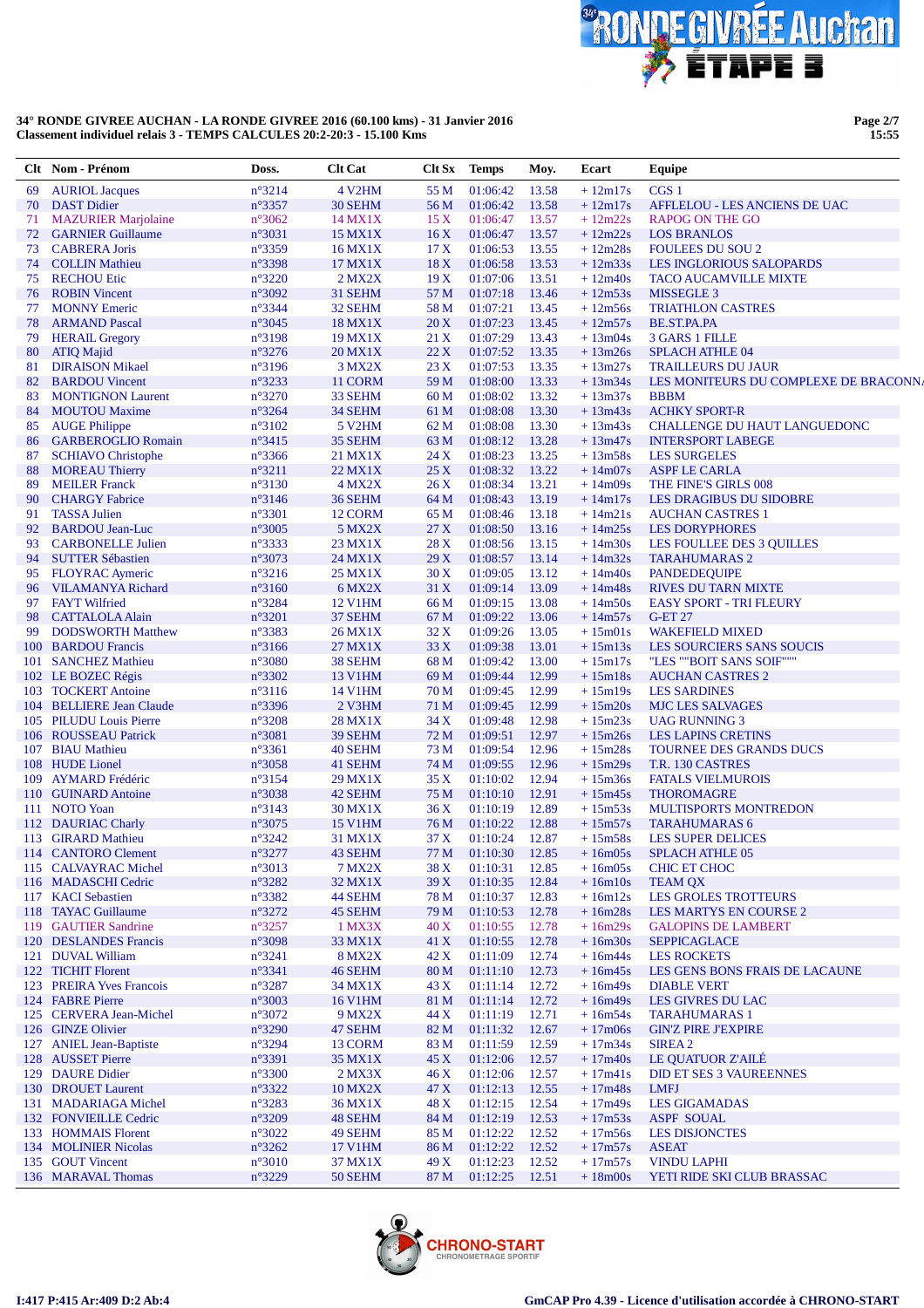

**Page 3/7 15:55**

|     | Clt Nom - Prénom                                 | Doss.                              | <b>Clt Cat</b>                        | Clt Sx                   | <b>Temps</b>         | Moy.           | Ecart                  | Equipe                                                     |
|-----|--------------------------------------------------|------------------------------------|---------------------------------------|--------------------------|----------------------|----------------|------------------------|------------------------------------------------------------|
| 137 | <b>AUGUSTIN Marlene</b>                          | $n^{\circ}3015$                    | 11 MX2X                               | 50 X                     | 01:12:26             | 12.51          | $+18m00s$              | <b>LES SCHTROUMFS</b>                                      |
|     | 138 TERNISIEN Pascal                             | $n^{\circ}3224$                    | 12 MX2X                               | 51 X                     | 01:12:30             | 12.50          | $+18m05s$              | A CŒUR VAILLANT                                            |
|     | 139 LECOCGUEN Yann                               | $n^{\circ}3148$                    | 38 MX1X                               | 52 X<br>88 M             | 01:12:39<br>01:12:45 | 12.47<br>12.45 | $+18m13s$<br>$+18m20s$ | <b>LES RONCHONS</b>                                        |
|     | 140 MUNILL Christophe<br>141 CORNET Jean-Pierre  | $n^{\circ}3192$<br>$n^{\circ}3067$ | 51 SEHM<br>52 SEHM                    | 89 M                     | 01:12:47             | 12.45          | $+18m21s$              | <b>CHAUFFAGE DE LA VALLEE 2</b><br>LES LOULOUS DU BLOC     |
|     | 142 DA COSTA Georges                             | $n^{\circ}3097$                    | 53 SEHM                               | 90 M                     | 01:12:48             | 12.45          | $+18m22s$              | <b>SEPICARLUSOBREIZH</b>                                   |
|     | 143 LIENARD Dimitri                              | $n^{\circ}3164$                    | 54 SEHM                               | 91 M                     | 01:12:58             | 12.42          | $+18m32s$              | <b>EASYSPORT</b>                                           |
|     | 144 AZEMA Pascal                                 | $n^{\circ}3315$                    | 39 MX1X                               | 53 X                     | 01:12:58             | 12.42          | $+18m33s$              | <b>LES DECAPSULES 1</b>                                    |
|     | 145 GUILLY Gerard                                | $n^{\circ}3238$                    | <b>18 V1HM</b>                        | 92 M                     | 01:13:00             | 12.41          | $+18m35s$              | <b>LES DERATES BIS</b>                                     |
| 146 | <b>SCHEFFEL Olivier</b><br>147 BRETHES Alexandre | $n^{\circ}3267$<br>$n^{\circ}3369$ | <b>40 MX1X</b><br>41 MX1X             | 54 X<br>55 X             | 01:13:01<br>01:13:02 | 12.41<br>12.41 | $+18m36s$<br>$+18m36s$ | <b>JYLIA</b><br><b>LES 4 LANDAIS FANTASTIQUES</b>          |
|     | 148 BEURRIER Quentin                             | $n^{\circ}3089$                    | 55 SEHM                               | 93 M                     | 01:13:02             | 12.41          | $+18m37s$              | <b>LES BAD-RUNNERS</b>                                     |
|     | 149 SARRALDE Julien                              | n°3199                             | 56 SEHM                               | 94 M                     | 01:13:07             | 12.39          | $+18m42s$              | <b>LES CATHARES</b>                                        |
|     | 150 SANMARTIN Cedric                             | $n^{\circ}3404$                    | 42 MX1X                               | 56 X                     | 01:13:13             | 12.38          | $+18m47s$              | <b>TOULOUSE TRI</b>                                        |
|     | 151 BRITO Valentin                               | $n^{\circ}3071$                    | 43 MX1X                               | 57 X                     | 01:13:14             | 12.37          | $+18m48s$              | <b>LES REPDOM</b>                                          |
|     | 152 ALARY Vincent                                | $n^{\circ}3059$                    | 57 SEHM                               | 95 M                     | 01:13:15             | 12.37          | $+18m50s$              | LA FAMILIA CO                                              |
|     | 153 ROUQUET Céline                               | $n^{\circ}3180$                    | 44 MX1X                               | 58 X                     | 01:13:16             | 12.37          | $+18m51s$              | <b>GEBRESSELATEAM 1</b>                                    |
|     | 154 ROGERO Loïc<br>155 GUMBERTEAU Damien         | $n^{\circ}3064$<br>$n^{\circ}3114$ | 58 SEHM<br>13 MX2X                    | 96 M<br>59 X             | 01:13:20<br>01:13:22 | 12.36<br>12.35 | $+18m55s$<br>$+18m57s$ | <b>COTE FLAMMES</b><br><b>AUTERIVE 4</b>                   |
|     | 156 SAUTET Yoann                                 | $n^{\circ}3218$                    | <b>19 V1HM</b>                        | 97 M                     | 01:13:23             | 12.35          | $+18m58s$              | <b>AUTERIVE 1</b>                                          |
|     | 157 BEC Laurent                                  | $n^{\circ}3280$                    | <b>20 V1HM</b>                        | 98 M                     | 01:13:24             | 12.35          | $+18m58s$              | <b>LES ARIEGEOIS</b>                                       |
|     | 158 RIBES Jean-Michel                            | $n^{\circ}3345$                    | 59 SEHM                               | 99 M                     | 01:13:24             | 12.34          | $+18m59s$              | <b>LES AIGUEFONDAIS</b>                                    |
|     | 159 ESTEVE Olivier                               | $n^{\circ}3230$                    | 60 SEHM                               | 100 <sub>M</sub>         | 01:13:28             | 12.33          | $+19m03s$              | <b>ON VATOUS LES GIVRER!</b>                               |
|     | 160 BRITO Valentin                               | $n^{\circ}3360$                    | 14 MX2X                               | 60X                      | 01:13:30             | 12.33          | $+19m05s$              | <b>FOULEES DU SOU 3</b>                                    |
| 161 | <b>BRIAND Léo</b>                                | $n^{\circ}3390$                    | 61 SEHM                               | 101 <sub>M</sub>         | 01:13:31             | 12.33          | $+19m06s$              | LES COUREURS DU SWAG                                       |
|     | 162 CAUQUIL Rémy                                 | $n^{\circ}3244$                    | 62 SEHM                               | 102 <sub>M</sub>         | 01:13:34             | 12.32          | $+19m09s$              | <b>LES MACARONS 81</b>                                     |
|     | 163 FOL Thierry<br>164 PERILLOUS Patrick         | $n^{\circ}3406$<br>$n^{\circ}3054$ | 6 V <sub>2</sub> HM<br><b>45 MX1X</b> | 103 <sub>M</sub><br>61 X | 01:13:43<br>01:13:47 | 12.29<br>12.28 | $+19m18s$<br>$+19m22s$ | <b>LES INCONNUS</b><br><b>LES 4 GIVRES</b>                 |
|     | 165 VIGUIER Jerome                               | $n^{\circ}3291$                    | 63 SEHM                               | 104 M                    | 01:13:51             | 12.27          | $+19m25s$              | <b>BIGARD CASTRES</b>                                      |
|     | 166 MULLER Mélisande                             | $n^{\circ}3329$                    | <b>15 MX2X</b>                        | 62 X                     | 01:13:52             | 12.27          | $+19m26s$              | LES GENS BONS SANS OS DE LACAUNE                           |
|     | 167 FLOUR BOURIL Christophe                      | $n^{\circ}3225$                    | 14 CORM                               | 105 M                    | 01:13:53             | 12.26          | $+19m28s$              | <b>TEAM SOLAGEC</b>                                        |
|     | 168 LEROY Laurent                                | n°3237                             | 64 SEHM                               | 106 <sub>M</sub>         | 01:13:54             | 12.26          | $+19m28s$              | PEAUX ET DECO.COM                                          |
|     | 169 DURAND Anthony                               | $n^{\circ}3034$                    | 65 SEHM                               | 107 <sub>M</sub>         | 01:14:03             | 12.24          | $+19m37s$              | <b>BLACK MOUNTAIN TRAIL</b>                                |
|     | 170 GARROUSTE Christophe                         | n°3228                             | 21 V1HM                               | 108 <sub>M</sub>         | 01:14:03             | 12.24          | $+19m38s$              | <b>LES ARISTOCHATS</b>                                     |
|     | 171 CASTETS Jerome<br>172 LUIS Joaquim           | $n^{\circ}3055$<br>$n^{\circ}3326$ | 16 MX2X<br>7 V <sub>2</sub> HM        | 63 X<br>109 M            | 01:14:05<br>01:14:06 | 12.23<br>12.23 | $+19m39s$<br>$+19m41s$ | <b>L'ASSO'S BEARNAISE</b><br>LES GENS BONS SECS DE LACAUNE |
|     | 173 BARATON Cédric                               | $n^{\circ}3119$                    | 17 MX2X                               | 64 X                     | 01:14:07             | 12.23          | $+19m41s$              | <b>LES ENCLUMES</b>                                        |
|     | 174 SENAT Laurent                                | $n^{\circ}3304$                    | 66 SEHM                               | 110 M                    | 01:14:11             | 12.21          | $+19m46s$              | <b>AUCHAN TOULOUSE CAPTRAIL</b>                            |
|     | 175 TONELLO Franck                               | $n^{\circ}3318$                    | <b>22 V1HM</b>                        | 111 M                    | 01:14:18             | 12.19          | $+19m53s$              | <b>LES DECAPSULES 4</b>                                    |
|     | 176 LUCAS Lionel                                 | $n^{\circ}3226$                    | 46 MX1X                               | 65 X                     | 01:14:21             | 12.19          | $+19m56s$              | <b>COURIR AIGUEFONDE 1</b>                                 |
|     | 177 LAFORGUE Valerie                             | $n^{\circ}3115$                    | 1 VFF                                 | -1 F                     | 01:14:21             | 12.19          | $+19m56s$              | <b>LES PIPELETTES</b>                                      |
|     | 178 VIGNAUX Florent<br>179 HOLLIER Laurent       | $n^{\circ}3217$<br>$n^{\circ}3410$ | 67 SEHM<br>47 MX1X                    | 112M<br>66 X             | 01:14:22<br>01:14:22 | 12.18<br>12.18 | $+19m56s$<br>$+19m57s$ | <b>ASEAT LATELEC 1</b><br>LE C.A.F.                        |
| 180 | <b>BOUSQUET Mathieu</b>                          | $n^{\circ}3082$                    | 15 CORM                               | 113 <sub>M</sub>         | 01:14:26             | 12.17          | $+20m01s$              | <b>MECS STE MARIE MAZAMET</b>                              |
|     | 181 MOURGUES Damien                              | $n^{\circ}3112$                    | 68 SEHM                               | 114M                     | 01:14:27             | 12.17          | $+20m01s$              | <b>LES KIPS</b>                                            |
|     | 182 SENIE Bruno                                  | $n^{\circ}3065$                    | 18 MX2X                               | 67 X                     | $01:14:30$ 12.16     |                | $+20m05s$ DESPE        |                                                            |
|     | 183 FABRIES Christophe                           | $n^{\circ}3043$                    | 3 MX3X                                | 68 X                     | 01:14:33 12.16       |                | $+20m07s$              | THE 70'S TEAM                                              |
|     | 184 SENTUCQ Jean-Pierre                          | n°3347                             | 69 SEHM                               | 115 M                    | 01:14:36             | 12.15          | $+20m10s$              | <b>SPIRIDON FAMILLIE</b>                                   |
|     | 185 BENISTY Alain<br>186 SANCHEZ Sébastien       | $n^{\circ}3373$<br>$n^{\circ}3331$ | 70 SEHM<br>71 SEHM                    | 116M<br>117 M            | 01:14:39             | 12.14<br>12.11 | $+20m14s$<br>$+20m26s$ | <b>SOCIETE GENERALE</b><br><b>LES SUPER LANDRY</b>         |
|     | 187 MARTIN Sonia                                 | $n^{\circ}3083$                    | 48 MX1X                               | 69 X                     | 01:14:51<br>01:14:53 | 12.10          | $+20m27s$              | <b>TARAHUMARAS 3</b>                                       |
|     | 188 SINGLETON Keith                              | $n^{\circ}3385$                    | 3 V3HM                                | 118 M                    | 01:14:53             | 12.10          | $+20m27s$              | <b>WAKEFIELD VETS 60</b>                                   |
|     | 189 BOURGOUIN Johann                             | $n^{\circ}3311$                    | 19 MX2X                               | 70 X                     | 01:14:53             | 12.10          | $+20m28s$              | <b>LES IZARDS</b>                                          |
|     | 190 ICHE Daniel                                  | n°3254                             | 4 V3HM                                | 119 M                    | 01:14:53             | 12.10          | $+20m28s$              | <b>LES PIEDS TENDRES</b>                                   |
|     | 191 PARDO Gregoire                               | $n^{\circ}3170$                    | 72 SEHM                               | 120 M                    | 01:14:56             | 12.09          | $+20m30s$              | <b>LES MISTERS FREEZES</b>                                 |
|     | 192 GARRIGUES Cedric                             | n°3002                             | <b>20 MX2X</b>                        | 71 X                     | 01:15:13             | 12.05          | $+20m48s$              | <b>LES TCHOUSSSS</b>                                       |
|     | 193 SABLAYROLLES Philippe<br>194 HOULES Cédric   | $n^{\circ}3259$<br>$n^{\circ}3144$ | 73 SEHM<br>49 MX1X                    | 121 M<br>72 X            | 01:15:13<br>01:15:15 | 12.05<br>12.04 | $+20m48s$<br>$+20m50s$ | <b>LOUP MECANIQUE</b><br><b>LES PADAWANS</b>               |
|     | 195 BOUTONNET Renaud                             | $n^{\circ}2395$                    | 74 SEHM                               | 122 M                    | 01:15:26             | 12.01          | $+21m01s$              | MISSEGLE 4                                                 |
|     | 196 AMALRIC Laurent                              | $n^{\circ}3007$                    | 75 SEHM                               | 123 M                    | 01:15:28             | 12.01          | $+21m03s$              | LES MARTYS EN COURSE                                       |
|     | 197 GERCARA Stéphane                             | $n^{\circ}3135$                    | 76 SEHM                               | 124M                     | 01:15:32             | 12.00          | $+21m07s$              | DOCS ET DAC                                                |
|     | 198 CRESPY Geoffroy                              | $n^{\circ}3197$                    | 77 SEHM                               | 125 M                    | 01:15:32             | 11.99          | $+21m07s$              | <b>LES JACQUEMARTS</b>                                     |
|     | 199 BRISCADIEU Denis                             | $n^{\circ}3274$                    | 21 MX2X                               | 73 X                     | 01:15:35             | 11.99          | $+21m10s$              | <b>SPLACH ATHLE 02</b>                                     |
|     | 200 BOUDIN Mathieu                               | n°3338                             | 78 SEHM                               | 126 M                    | 01:15:38             | 11.98          | $+21m12s$              | <b>LES FORTES TÊTES</b>                                    |
|     | 201 PLANELLES Florent<br>202 PARRA Antoine       | $n^{\circ}3025$<br>n°3129          | 79 SEHM<br>80 SEHM                    | 127 M<br>128 M           | 01:15:44<br>01:15:50 | 11.96<br>11.95 | $+21m19s$<br>$+21m25s$ | <b>SUDCAFET</b><br><b>PLUS 2 SPORTS II</b>                 |
|     | 203 PANIS Julie                                  | $n^{\circ}3200$                    | 22 MX2X                               | 74 X                     | 01:15:52             | 11.94          | $+21m27s$              | <b>LES WIN WIN</b>                                         |
|     | 204 BOUTIE Daniel                                | $n^{\circ}3086$                    | 50 MX1X                               | 75 X                     | 01:15:56             | 11.93          | $+21m30s$              | PEACE AND RUN                                              |

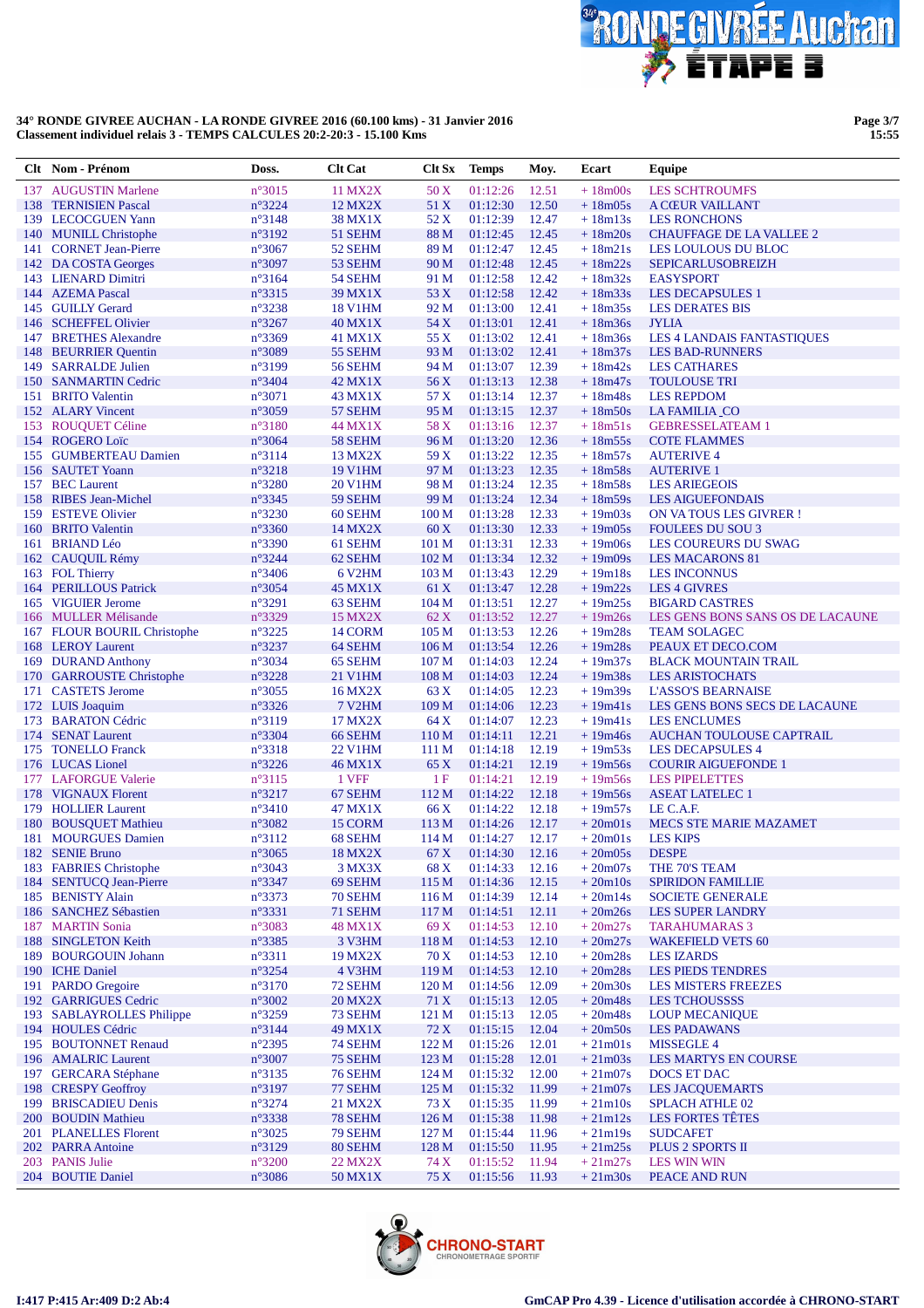

Page 4/7<br>15:55

|     | Clt Nom - Prénom                             | Doss.                              | <b>Clt Cat</b>     | Clt Sx           | <b>Temps</b>         | Moy.           | Ecart                  | Equipe                                              |
|-----|----------------------------------------------|------------------------------------|--------------------|------------------|----------------------|----------------|------------------------|-----------------------------------------------------|
| 205 | <b>VERDON Mathilde</b>                       | $n^{\circ}3061$                    | 51 MX1X            | 76 X             | 01:15:57             | 11.93          | $+21m31s$              | <b>TARAHUMARAS 5</b>                                |
| 206 | <b>SARACCO Emeline</b>                       | n°3377                             | 4 MX3X             | 77 X             | 01:15:58             | 11.93          | $+21m33s$              | <b>TEAM GALINIER</b>                                |
|     | 207 LEGROUX Laura                            | $n^{\circ}3202$                    | 52 MX1X            | 78 X             | 01:16:02             | 11.92          | $+21m37s$              | <b>LES DETER-MINES-ES</b>                           |
| 208 | <b>BREMOND Didier</b>                        | n°3384                             | 53 MX1X            | 79 X             | 01:16:03             | 11.91          | $+21m38s$              | <b>CAMBOUNET 1</b>                                  |
| 209 | <b>FROSSARD Olivier</b>                      | $n^{\circ}3401$                    | 23 V1HM            | 129 M            | 01:16:05             | 11.91          | $+21m39s$              | <b>LES TONTONS COUREURS</b>                         |
|     | 210 FABRZ Olivier                            | n°3334                             | 54 MX1X            | 80X              | 01:16:07             | 11.90          | $+21m42s$              | <b>AURE LES BRAS CASSES</b>                         |
| 211 | <b>SULTAN</b> Irene                          | n°3273                             | 2 VFF              | 2F               | 01:16:09             | 11.90          | $+21m44s$              | <b>SPLACH ATHLE 01</b>                              |
|     | 212 MONTE Jérôme                             | $n^{\circ}3362$                    | 81 SEHM            | 130 M            | 01:16:31             | 11.84          | $+22m05s$              | <b>TEAM DU MOORE</b>                                |
|     | 213 NGUYEN Pierre<br>214 SOULIE Sebastien    | $n^{\circ}3006$<br>n°3305          | 16 CORM<br>82 SEHM | 131 M<br>132 M   | 01:16:33<br>01:16:47 | 11.84<br>11.80 | $+22m08s$<br>$+22m21s$ | <b>LES 4 SYNTHETIQUES</b>                           |
|     | 215 MONTSEGUR Vincent                        | $n^{\circ}3014$                    | 83 SEHM            | 133 M            | 01:16:47             | 11.80          | $+22m22s$              | <b>ALBI CHEMINOTS SPORTS</b><br><b>COOL RUNNING</b> |
|     | 216 ROY Alain                                | $n^{\circ}3255$                    | 84 SEHM            | 134 M            | 01:16:50             | 11.79          | $+22m24s$              | <b>FAON TEAM</b>                                    |
|     | 217 DRONNIER-RIVIERE Maëva                   | n°3354                             | 1 SEFF             | 3F               | 01:16:53             | 11.78          | $+22m28s$              | <b>LANTA2</b>                                       |
| 218 | <b>DUCOS</b> Pierre                          | n°3348                             | 55 MX1X            | 81 X             | 01:16:56             | 11.78          | $+22m31s$              | <b>4 FANTASTIQUES</b>                               |
|     | 219 MASSE Grégory                            | $n^{\circ}3068$                    | 56 MX1X            | 82 X             | 01:17:02             | 11.76          | $+22m37s$              | <b>LES LONGAGIENS</b>                               |
|     | 220 LARGEAU Laurent                          | $n^{\circ}3312$                    | 24 V1HM            | 135 M            | 01:17:04             | 11.76          | $+22m38s$              | MISSEGLE 2                                          |
|     | 221 DELAUNE Thierry                          | $n^{\circ}3256$                    | 23 MX2X            | 83 X             | 01:17:06             | 11.75          | $+22m41s$              | <b>LES POSITIFS</b>                                 |
|     | 222 PAILLE Gregory                           | $n^{\circ}3189$                    | 85 SEHM            | 136 M            | 01:17:07             | 11.75          | $+22m41s$              | LES TRAILCASSES ON ICE                              |
|     | 223 LOPES Jean Pierre                        | $n^{\circ}3012$                    | 57 MX1X            | 84 X             | 01:17:10             | 11.74          | $+22m45s$              | <b>PREMIERE RONDE</b>                               |
|     | 224 CROS Laurent                             | n°3194                             | 17 CORM            | 137 M            | 01:17:13             | 11.73          | $+22m48s$              | LES PEP'S 2                                         |
|     | 225 GOROSTIS Jean Baptiste                   | $n^{\circ}3403$                    | 86 SEHM            | 138 M            | 01:17:14             | 11.73          | $+22m49s$              | TR 130 CASTRES 2                                    |
|     | 226 BRU Daniel                               | $n^{\circ}3169$                    | <b>25 V1HM</b>     | 139 M            | 01:17:15             | 11.73          | $+22m50s$              | <b>LOS MANJO POUSCO</b>                             |
|     | 227 ALBERT Jacky                             | $n^{\circ}3140$                    | 87 SEHM            | 140 M            | 01:17:19             | 11.72          | $+22m53s$              | <b>AOC VENES</b>                                    |
| 228 | <b>GUILLAUME Vincent</b>                     | $n^{\circ}3195$                    | 88 SEHM            | 141 M            | 01:17:27             | 11.70          | $+23m01s$              | <b>IT'S ACTIV</b>                                   |
| 229 | <b>BOYER Emilie</b><br>230 GUISEPPIN Laurent | $n^{\circ}3019$<br>$n^{\circ}3165$ | 58 MX1X<br>18 CORM | 85 X<br>142 M    | 01:17:27<br>01:17:30 | 11.70<br>11.69 | $+23m01s$<br>$+23m05s$ | <b>BRASSAC AUTO</b><br><b>DLC RUNNER'S</b>          |
|     | 231 BOSC Alexandre                           | $n^{\circ}3121$                    | 89 SEHM            | 143 M            | 01:17:33             | 11.68          | $+23m07s$              | <b>LES ALECLAUMICALA</b>                            |
|     | 232 DEIDE Gregory                            | $n^{\circ}3060$                    | 19 CORM            | 144 M            | 01:17:33             | 11.68          | $+23m08s$              | <b>LES GIVRES PIERRE FABRE</b>                      |
| 233 | <b>SIGUIER Clement</b>                       | $n^{\circ}3227$                    | 90 SEHM            | 145 M            | 01:17:35             | 11.68          | $+23ml0s$              | <b>FOSSILE JEUN'S</b>                               |
|     | 234 RODRIGUEZ Bernard                        | $n^{\circ}3193$                    | 24 MX2X            | 86 X             | 01:17:41             | 11.66          | $+23m16s$              | LES COPAINS DE LA PLAINE                            |
|     | 235 PERIE Benoit                             | $n^{\circ}3251$                    | 20 CORM            | 146 M            | 01:17:43             | 11.66          | $+23m17s$              | <b>VTEAM</b>                                        |
|     | 236 FABIANI Philippe                         | n°3281                             | 91 SEHM            | 147 M            | 01:17:50             | 11.64          | $+23m25s$              | <b>CEZA BCMS</b>                                    |
|     | 237 BOUSQUET Cyril                           | $n^{\circ}3405$                    | 92 SEHM            | 148 M            | 01:17:51             | 11.64          | $+23m25s$              | <b>SIDV CASTRES</b>                                 |
|     | 238 MALHERBE Benoit                          | n°3090                             | <b>26 V1HM</b>     | 149 M            | 01:17:54             | 11.63          | $+23m28s$              | <b>LES BERLINGOTS GIVRES</b>                        |
|     | 239 DESLINNE Grégory                         | $n^{\circ}3131$                    | 93 SEHM            | 150 <sub>M</sub> | 01:17:55             | 11.63          | $+23m29s$              | <b>LES SOUS-OFFICIERS DU 8</b>                      |
|     | 240 BEZIAT Clement                           | $n^{\circ}3040$                    | 94 SEHM            | 151 M            | 01:17:56             | 11.63          | $+23m30s$              | <b>YACLETIJA</b>                                    |
|     | 241 VANHUYSSE Mickael                        | n°3288                             | 95 SEHM            | 152 M            | 01:17:58             | 11.62          | $+23m33s$              | LES 3 MOUSQUETAIRES (+1)                            |
|     | 242 GOUT Hélène                              | $n^{\circ}3051$                    | 2 SEFF             | 4F               | 01:18:02             | 11.61          | $+23m37s$              | <b>LES RALEUSES</b>                                 |
|     | 243 SALVAIRE Valérie                         | $n^{\circ}3350$                    | 59 MX1X            | 87 X             | 01:18:03             | 11.61          | $+23m37s$              | <b>ALMADRABA</b>                                    |
|     | 244 SEBILLE Olivier<br>245 CARRERA Clement   | $n^{\circ}3356$                    | 96 SEHM<br>60 MX1X | 153 M<br>88 X    | 01:18:03<br>01:18:09 | 11.61<br>11.59 | $+23m38s$              | <b>EASYSPORT 2</b>                                  |
|     | 246 GUIRAL Serge                             | $n^{\circ}3187$<br>$n^{\circ}3147$ | 61 MX1X            | 89 X             | 01:18:09             | 11.59          | $+23m44s$<br>$+23m44s$ | <b>LES INSOUCIANTS</b><br><b>LES SAGES</b>          |
|     | 247 JEAN Julien                              | $n^{\circ}3111$                    | 97 SEHM            | 154 M            | 01:18:10             | 11.59          | $+23m44s$              | <b>TROTTEUR D'EN LAURE 2</b>                        |
| 248 | <b>POUSSINES Gilles</b>                      | n°3245                             | 62 MX1X            | 90X              | 01:18:14             | 11.58          | $+23m48s$              | <b>A-R TEAM</b>                                     |
|     | 249 BALZAN Cedric                            | $n^{\circ}3307$                    | 27 V1HM            | 155 M            | 01:18:14             | 11.58          | $+23m49s$              | <b>NEO FEET</b>                                     |
|     | 250 GOUBET Guy                               | $n^{\circ}3367$                    | <b>28 V1HM</b>     |                  | 156 M 01:18:15 11.58 |                |                        | +23m50s INTERSPORT CASTRES                          |
|     | 251 LAU Jonathan                             | $n^{\circ}3008$                    | 98 SEHM            | 157 M            | 01:18:29 11.54       |                | $+24m04s$              | <b>LES ESSOUFLES</b>                                |
|     | 252 NAVARRO Nicolas                          | n°3070                             | 99 SEHM            | 158 M            | 01:18:29             | 11.54          | $+24m04s$              | <b>SICAM</b>                                        |
|     | 253 DE POOTER Ambre                          | $n^{\circ}3095$                    | 3 SEFF             | 5F               | 01:18:44             | 11.51          | $+24m19s$              | <b>SEPPIPELETTES</b>                                |
|     | 254 ROGER Laurent                            | $n^{\circ}3380$                    | 63 MX1X            | 91 X             | 01:18:45             | 11.51          | $+24m19s$              | <b>SANDRINE ET SES RUNNERS</b>                      |
|     | 255 GAUTRY Simon                             | $n^{\circ}3246$                    | <b>100 SEHM</b>    | 159 M            | 01:18:46             | 11.50          | $+24m21s$              | SANSON : LE REVEIL DE LA FORCE                      |
|     | 256 CODINA Yoann                             | $n^{\circ}3358$                    | <b>101 SEHM</b>    | 160 <sub>M</sub> | 01:18:52             | 11.49          | $+24m27s$              | <b>LES ECLOPES</b>                                  |
|     | 257 LARTIGUE Christophe                      | $n^{\circ}3252$                    | 29 V1HM            | 161 M            | 01:18:59             | 11.47          | $+24m34s$              | <b>MAIRIE DE CASTRES</b>                            |
|     | 258 SUC André                                | $n^{\circ}3328$                    | 5 V3HM             | 162 M            | 01:19:01             | 11.47          | $+24m35s$              | LES VIEUX GENS BONS DE LACAUNE                      |
|     | 259 PINAUD Laurent<br>260 GONTAUD Jerome     | $n^{\circ}3079$<br>$n^{\circ}3037$ | 25 MX2X<br>64 MX1X | 92 X<br>93 X     | 01:19:06<br>01:19:07 | 11.45<br>11.45 | $+24m41s$<br>$+24m41s$ | <b>FOUR COLORS</b><br><b>OCTOPUS</b>                |
|     | 261 VANDERSTRAETEN Christian                 | n°3298                             | <b>102 SEHM</b>    | 163 M            | 01:19:07             | 11.45          | $+24m42s$              | <b>POFIVAJE</b>                                     |
|     | 262 ELIAS Thibaut                            | $n^{\circ}3039$                    | <b>26 MX2X</b>     | 94 X             | 01:19:09             | 11.45          | $+24m43s$              | LES CHEVEUX AUX VENTS                               |
|     | 263 POMAREDE Eric                            | $n^{\circ}3243$                    | 27 MX2X            | 95 X             | 01:19:09             | 11.45          | $+24m44s$              | <b>ECLA MIXTE</b>                                   |
|     | 264 MARTY Sylvain                            | $n^{\circ}3168$                    | 65 MX1X            | 96X              | 01:19:13             | 11.44          | $+24m48s$              | <b>LES ECLATES</b>                                  |
|     | 265 FLAK David                               | $n^{\circ}3105$                    | 66 MX1X            | 97 X             | 01:19:13             | 11.44          | $+24m48s$              | <b>GRENADE JJDN</b>                                 |
|     | 266 VILLENEUVE Quentin                       | n°3363                             | 5 MX3X             | 98 X             | 01:19:16             | 11.43          | $+24m51s$              | <b>AND ZE WINNER IS</b>                             |
|     | 267 CERTAIN Arnaud                           | $n^{\circ}3057$                    | <b>103 SEHM</b>    | 164 M            | 01:19:17             | 11.43          | $+24m51s$              | <b>REY ALU</b>                                      |
|     | 268 RODIER Manuel                            | $n^{\circ}3325$                    | <b>30 V1HM</b>     | 165 M            | 01:19:18             | 11.43          | $+24m52s$              | LES GENS BONS CRUS DE LACAUNE                       |
|     | 269 DELPECH Jerome                           | $n^{\circ}3393$                    | <b>104 SEHM</b>    | 166 M            | 01:19:21             | 11.42          | $+24m56s$              | <b>LES BOURRICOTS</b>                               |
|     | 270 TARDIEU Arnaud                           | $n^{\circ}3408$                    | 67 MX1X            | 99 X             | 01:19:23             | 11.41          | $+24m58s$              | <b>ASPCG 1</b>                                      |
|     | 271 BOUISSET Fabien                          | $n^{\circ}3050$                    | <b>105 SEHM</b>    | 167 <sub>M</sub> | 01:19:24             | 11.41          | $+24m59s$              | <b>CERFRANCE</b>                                    |
|     | 272 SEIGNEURIC Thomas                        | $n^{\circ}3127$                    | <b>106 SEHM</b>    | 168 <sub>M</sub> | 01:19:28             | 11.40          | $+25m03s$              | <b>LES BONOBOS</b>                                  |

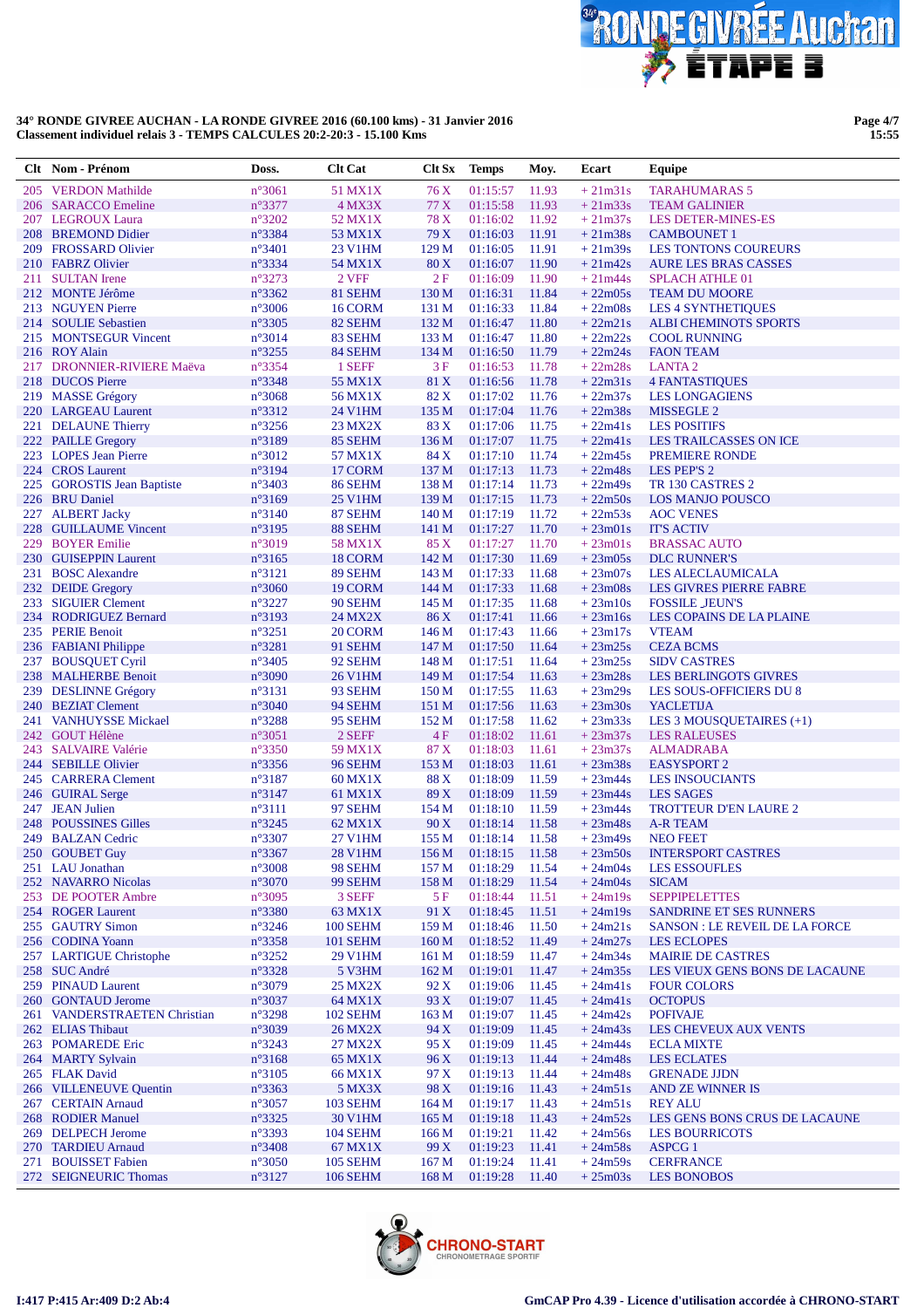

Page 5/7<br>15:55

|            | Clt Nom - Prénom                                  | Doss.                              | <b>Clt Cat</b>                     | Clt Sx             | <b>Temps</b>         | Moy.           | Ecart                  | <b>Equipe</b>                                        |
|------------|---------------------------------------------------|------------------------------------|------------------------------------|--------------------|----------------------|----------------|------------------------|------------------------------------------------------|
| 273        | <b>MORENO</b> Christelle                          | $n^{\circ}3021$                    | 6 MX3X                             | $100\,\mathrm{X}$  | 01:19:31             | 11.40          | $+25m06s$              | <b>LE LAC GIVRE</b>                                  |
| 274        | <b>ROUQUET Ludovic</b>                            | $n^{\circ}3370$                    | <b>68 MX1X</b>                     | 101 X              | 01:19:32             | 11.39          | $+25m07s$              | <b>COSATRAIL TOULOUSAIN</b>                          |
|            | 275 ANINAT Éric                                   | $n^{\circ}3137$                    | 69 MX1X                            | 102 X              | 01:19:34             | 11.39          | $+25m08s$              | <b>POUPILS ATLETIC CLUB 2</b>                        |
|            | 276 SALVAN Chrystel                               | $n^{\circ}3346$                    | 3 VFF                              | 6F                 | 01:19:34             | 11.39          | $+25m08s$              | <b>EASYSPORT 1</b>                                   |
| 277        | <b>AULAS Pierre-Yves</b>                          | $n^{\circ}3017$                    | <b>70 MX1X</b>                     | 103 X              | 01:19:35             | 11.39          | $+25m09s$              | <b>ELIYA</b>                                         |
|            | 278 HERRMANN Nicolas                              | $n^{\circ}3159$                    | 21 CORM                            | 169 M              | 01:19:36             | 11.38          | $+25m10s$              | <b>SOLUTEA</b>                                       |
| 279        | <b>ALCAZAR</b> Pascal                             | $n^{\circ}3066$                    | 31 V1HM                            | 170 <sub>M</sub>   | 01:19:37             | 11.38          | $+25m12s$              | <b>LES CABRIS</b>                                    |
|            | 280 FRESNO Helene                                 | $n^{\circ}3279$                    | 4 VFF                              | 7 F                | 01:19:40             | 11.37          | $+25m15s$              | <b>LES ARIEGEOISES</b>                               |
| 281        | <b>AVERSENG Laurent</b>                           | $n^{\circ}3123$                    | <b>107 SEHM</b>                    | 171 M              | 01:19:41             | 11.37          | $+25m15s$              | <b>E-TEAM RUNNING</b>                                |
|            | 282 BRIANTI Yann                                  | $n^{\circ}3141$                    | <b>28 MX2X</b>                     | 104 X              | 01:19:48             | 11.35          | $+25m22s$              | <b>VELO SPORT CASTRAIS</b>                           |
|            | 283 ROUANET Benjamin                              | $n^{\circ}3136$                    | <b>108 SEHM</b>                    | 172 M              | 01:19:52             | 11.35          | $+25m26s$              | <b>LES PAUPIETTES</b>                                |
|            | 284 CELARIES Florent                              | n°3389                             | 71 MX1X                            | 105 X              | 01:19:58             | 11.33          | $+25m33s$              | <b>PIZZA VROUM</b>                                   |
|            | 285 TERME Jean Jacques                            | $n^{\circ}3099$                    | 72 MX1X                            | 106 X              | 01:20:00             | 11.33          | $+25m35s$              | <b>SEPPICOOL</b>                                     |
|            | 286 COMBELERAN Mathieu                            | $n^{\circ}3186$                    | <b>109 SEHM</b>                    | 173M               | 01:20:04             | 11.32          | $+25m38s$              | <b>LES GINDOULS</b>                                  |
|            | 287 ALBERT Jérôme                                 | $n^{\circ}3387$                    | <b>73 MX1X</b>                     | 107 X              | 01:20:07             | 11.31          | $+25m42s$              | <b>VIVEMENT LA BIERE!</b>                            |
| 288        | <b>ALBERT Ludovic</b>                             | n°3134                             | <b>110 SEHM</b>                    | 174M               | 01:20:12             | 11.30          | $+25m47s$              | POUR LE BONHEUR DE MATTHIS                           |
| 289<br>290 | <b>IMELHAINE Idriss</b>                           | $n^{\circ}3335$                    | <b>111 SEHM</b>                    | 175M               | 01:20:12             | 11.30          | $+25m47s$              | <b>LES CAMMAZOLS</b>                                 |
| 291        | <b>NOUVEL Bernard</b><br><b>MARQUES Sébastien</b> | $n^{\circ}3317$<br>$n^{\circ}3263$ | <b>112 SEHM</b><br><b>113 SEHM</b> | 176M<br>177 M      | 01:20:13<br>01:20:13 | 11.30<br>11.30 | $+25m48s$<br>$+25m48s$ | <b>LES DECAPSULES 3</b><br><b>LES DECAPSULEURS</b>   |
|            | 292 BONNET Mathieu                                | n°3191                             | <b>114 SEHM</b>                    | 178 M              | 01:20:15             | 11.29          | $+25m50s$              | <b>CHAUFFAGE DE LA VALLEE 1</b>                      |
|            | 293 RODRIGUEZ Estelle                             | n°3125                             | 74 MX1X                            | 108 X              | 01:20:18             | 11.28          | $+25m52s$              | <b>CLUB CANIN FRONTON</b>                            |
|            | 294 LEMAISSI Karim                                | n°3104                             | 29 MX2X                            | 109X               | 01:20:25             | 11.27          | $+25m59s$              | <b>SALON SPORT TIF</b>                               |
|            | 295 CAYOTTE Sébastien                             | $n^{\circ}3122$                    | <b>75 MX1X</b>                     | 110X               | 01:20:27             | 11.26          | $+26m02s$              | <b>LES BLANCS BECS</b>                               |
|            | 296 CROVELLO Olivier                              | $n^{\circ}3011$                    | <b>115 SEHM</b>                    | 179 M              | 01:20:28             | 11.26          | $+26m02s$              | <b>POUMPILS ELITE</b>                                |
|            | 297 TOSCANES Patrice                              | n°3378                             | <b>76 MX1X</b>                     | 111X               | 01:20:28             | 11.26          | $+26m02s$              | <b>MISSEGLE 5</b>                                    |
|            | 298 DURAND Georges                                | $n^{\circ}3397$                    | 32 V1HM                            | 180 <sub>M</sub>   | 01:20:38             | 11.24          | $+26m13s$              | <b>LES COPAINS D'ABORD</b>                           |
|            | 299 DIEUZE Jocelyn                                | $n^{\circ}3042$                    | <b>77 MX1X</b>                     | 112X               | 01:20:41             | 11.23          | $+26m15s$              | <b>ZIB'S ANGELS</b>                                  |
|            | 300 TORAL Olivier                                 | $n^{\circ}3142$                    | <b>116 SEHM</b>                    | 181 M              | 01:20:43             | 11.22          | $+26m18s$              | LES RENARDS DU TAM                                   |
| 301        | <b>MATHA Mathieu</b>                              | $n^{\circ}3332$                    | <b>78 MX1X</b>                     | 113X               | 01:20:47             | 11.22          | $+26m22s$              | <b>ACFM</b>                                          |
|            | 302 ODOBESCU Sergiu                               | $n^{\circ}3152$                    | <b>117 SEHM</b>                    | 182 M              | 01:20:49             | 11.21          | $+26m24s$              | FC RACLETTE                                          |
|            | 303 JEAN Jeremie                                  | $n^{\circ}3204$                    | <b>118 SEHM</b>                    | 183 M              | 01:20:54             | 11.20          | $+26m28s$              | <b>LES BAOUSSIENS</b>                                |
|            | 304 CHAUBET Paul                                  | $n^{\circ}3190$                    | <b>119 SEHM</b>                    | 184 M              | 01:21:01             | 11.18          | $+26m36s$              | <b>POMPIER DORNHA</b>                                |
|            | 305 BASTIDE Ingrid                                | $n^{\circ}3085$                    | <b>30 MX2X</b>                     | 114X               | 01:21:18             | 11.15          | $+26m52s$              | LES Z'ACCROS DU DIMANCHE                             |
|            | 306 ASSALIT Pierre                                | n°3336                             | 31 MX2X                            | 115 X              | 01:21:25             | 11.13          | $+27m00s$              | F2M2                                                 |
| 307        | <b>BONNAFOUS Patrick</b>                          | $n^{\circ}3240$                    | <b>120 SEHM</b>                    | 185 M              | 01:21:26             | 11.13          | $+27m01s$              | <b>MJC SAINT BAUDILLE</b>                            |
| <b>308</b> | <b>DUCOURNAU Eric</b>                             | n°3313                             | 121 SEHM                           | 186 M              | 01:21:27             | 11.13          | $+27m01s$              | 2FOR <sub>2</sub>                                    |
| 309        | PEDEZERT Frédéric                                 | n°3069                             | 79 MX1X                            | 116X               | 01:21:27             | 11.12          | $+27m02s$              | ATHLE 632 - EQUIPE 3                                 |
|            | 310 LARAVINE Marie Ange                           | $n^{\circ}3275$                    | <b>7 MX3X</b>                      | 117 <sub>X</sub>   | 01:21:29             | 11.12          | $+27m03s$              | SPLACH ATHLE 03 - LES CASTAFIORE                     |
|            | 311 SUC Amandine                                  | $n^{\circ}3157$                    | <b>80 MX1X</b>                     | 118X               | 01:21:29             | 11.12          | $+27m04s$              | <b>LES 4 ASTROFFS</b>                                |
|            | 312 SARRADET Bernard                              | $n^{\circ}3260$                    | 8 V <sub>2</sub> HM                | 187 M              | 01:21:38             | 11.10          | $+27m13s$              | LES PDG D'OXYGENE 32                                 |
|            | 313 LECORDONNIER Nicolas                          | $n^{\circ}3162$                    | <b>81 MX1X</b>                     | 119X               | 01:21:50             | 11.07          | $+27m24s$              | <b>ALBI TRIATHLON MIXTE</b>                          |
|            | 314 COMBET Sebastien                              | $n^{\circ}3091$                    | 122 SEHM                           | 188 M              | 01:21:51             | 11.07          | $+27m26s$              | <b>TEAM CAPOU</b>                                    |
|            | 315 CARIN Thomas                                  | $n^{\circ}3295$                    | 82 MX1X                            | 120X               | 01:21:52             | 11.07          | $+27m27s$              | <b>UAG RUNNING 2</b>                                 |
|            | 316 LOIRET Christophe                             | $n^{\circ}3203$                    | 83 MX1X                            | 121 X              | 01:21:55             | 11.06          | $+27m29s$              | <b>TROTTEUR D'EN LAURE 4</b>                         |
|            | 317 GABAUDE Jacques                               | $n^{\circ}3084$                    | 123 SEHM                           | 189 M              | 01:21:58             | 11.05          | $+27m33s$              | <b>SAGESSE CREDIT</b>                                |
|            | 318 GARRIGUE Emmanuel                             | $n^{\circ}3107$                    | <b>124 SEHM</b>                    | 190 M              | 01:22:00             | 11.05          | $+27m35s$              | <b>LES BARBOUZES</b>                                 |
|            | 319 GILLOU-CHALOUPY Christine                     | n°3172                             | <b>8 MX3X</b>                      | 122X               | 01:22:02             | 11.05          | $+27m36s$              | <b>AFCF</b>                                          |
| <b>320</b> | <b>DRUEL</b> Christophe                           | $n^{\circ}3236$                    | 125 SEHM                           | 191 M              | 01:22:02             | 11.05          | $+27m37s$              | <b>SOUPEXOIS GIVRES</b>                              |
| 321        | <b>ROUQUIER Joel</b><br><b>MANZONI Périne</b>     | $n^{\circ}3046$                    | 33 V1HM                            | 192 M              | 01:22:04             | 11.04          | $+27m39s$              | <b>LES NOUNOURS</b>                                  |
| 322        |                                                   | n°3074                             | 32 MX2X                            | 123X               | 01:22:10<br>01:22:12 | 11.03          | $+27m45s$<br>$+27m47s$ | <b>TARAHUMARAS 4</b>                                 |
|            | 323 JACQUIER Maria<br>324 JOSSE Chloe             | $n^{\circ}3327$<br>n°3096          | 5 VFF<br>84 MX1X                   | <b>8F</b><br>124 X | 01:22:17             | 11.02<br>11.01 | $+27m52s$              | LES GENS BONS FUMES DE LACAUNE<br><b>SEPPIKACHOU</b> |
|            | 325 CENDRES Jean Louis                            | $n^{\circ}3213$                    | 9 V2HM                             | 193 M              | 01:22:26             | 10.99          | $+28m01s$              | <b>OMSJ LOISIRS</b>                                  |
|            | 326 CATHALA Olivier                               | $n^{\circ}3103$                    | <b>126 SEHM</b>                    | 194 M              | 01:22:27             | 10.99          | $+28m02s$              | <b>GR VIN</b>                                        |
| 327        | <b>ARANEGA Dominique</b>                          | $n^{\circ}3337$                    | 85 MX1X                            | 125X               | 01:22:33             | 10.98          | $+28m07s$              | <b>OPHRYS</b>                                        |
|            | 328 BLANCHOT Gilles                               | $n^{\circ}3411$                    | 33 MX2X                            | 126X               | 01:22:35             | 10.97          | $+28m09s$              | <b>TEAM ZEBULETTE</b>                                |
|            | 329 CAUQUIL Guillaume                             | $n^{\circ}3056$                    | 22 CORM                            | 195 M              | 01:22:35             | 10.97          | $+28m09s$              | <b>CIR-OSE</b>                                       |
|            | 330 BARRIAC Benoit                                | $n^{\circ}3036$                    | <b>86 MX1X</b>                     | 127 X              | 01:22:35             | 10.97          | $+28m10s$              | <b>BLACK MAMBA</b>                                   |
| 331        | <b>STAUT Remy</b>                                 | n°3349                             | 87 MX1X                            | 128X               | 01:22:47             | 10.95          | $+28m21s$              | <b>LES PLAISANTINS</b>                               |
|            | 332 DAUTEZAC Guillaume                            | $n^{\circ}3113$                    | <b>88 MX1X</b>                     | 129X               | 01:22:50             | 10.94          | $+28m24s$              | LES MA-MAU-GUI-PI                                    |
|            | 333 GAYRAUD Valerie                               | $n^{\circ}3210$                    | 6 VFF                              | 9F                 | 01:23:00             | 10.92          | $+28m35s$              | ASPF LES SITTELLES DU CARLA                          |
|            | 334 CANTIE Arielle                                | n°3232                             | 89 MX1X                            | 130 X              | 01:23:02             | 10.91          | $+28m36s$              | LES CŒURS DE GLACE                                   |
|            | 335 ASSEMAT Stéphane                              | $n^{\circ}3151$                    | <b>127 SEHM</b>                    | 196 <sub>M</sub>   | 01:23:04             | 10.91          | $+28m38s$              | <b>EN FAMILLE</b>                                    |
|            | 336 BOURGAREL Maxime                              | $n^{\circ}3109$                    | 128 SEHM                           | 197 M              | 01:23:06             | 10.90          | $+28m41s$              | <b>LA JAVA BLEUE 2</b>                               |
|            | 337 BERTRAND Marion                               | $n^{\circ}3076$                    | 34 MX2X                            | 131 X              | 01:23:09             | 10.90          | $+28m44s$              | <b>ATTENDEZ-NOUS</b>                                 |
|            | 338 MUNOZ Laetitia                                | $n^{\circ}3223$                    | 9 MX3X                             | 132 X              | 01:23:13             | 10.89          | $+28m48s$              | <b>LES DERATE</b>                                    |
| 339        | <b>MOLINA</b> Stephane                            | $n^{\circ}3044$                    | 35 MX2X                            | 133 X              | 01:23:16             | 10.88          | $+28m51s$              | THE RUNNER'SSSS SHOW                                 |
|            | 340 AMIRAT Franck                                 | $n^{\circ}3087$                    | 129 SEHM                           | 198 M              | 01:23:18             | 10.88          | $+28m53s$              | <b>ASPTT TENNIS ALBI</b>                             |

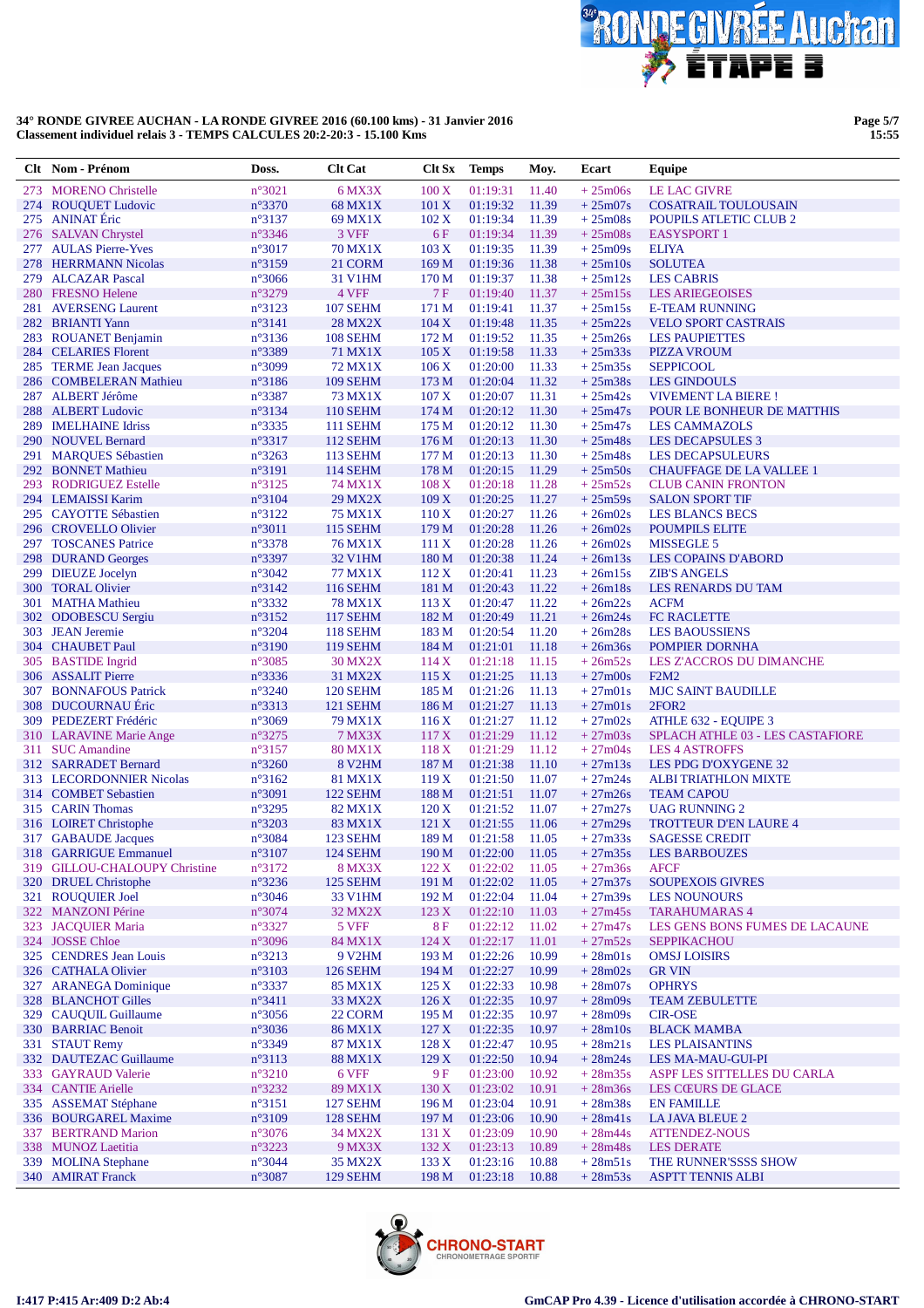

**Page 6/7 15:55**

|            | Clt Nom - Prénom                               | Doss.                              | <b>Clt Cat</b>            | Clt Sx           | <b>Temps</b>         | Moy.           | Ecart                  | Equipe                                                |
|------------|------------------------------------------------|------------------------------------|---------------------------|------------------|----------------------|----------------|------------------------|-------------------------------------------------------|
| 341        | <b>AGUILERA Beatrice</b>                       | n°3026                             | <b>36 MX2X</b>            | 134X             | 01:23:32             | 10.85          | $+29m07s$              | <b>LES 4 SAUCISSES</b>                                |
|            | 342 PARMENTIER Marine                          | n°3078                             | 90 MX1X                   | 135 X            | 01:23:40             | 10.83          | $+29m15s$              | <b>AMATEURS DE GIVRE</b>                              |
|            | 343 LAFFONT Christian                          | $n^{\circ}3231$                    | <b>10 V2HM</b>            | 199 M            | 01:23:41             | 10.83          | $+29m16s$              | <b>LES AMIS DE LA RAMEE</b>                           |
|            | 344 PALTOU Clement                             | n°3041                             | 91 MX1X                   | 136X             | 01:23:43             | 10.82          | $+29m18s$              | <b>LES BALADINS</b>                                   |
|            | 345 MOLINIER Matthieu                          | $n^{\circ}3342$                    | <b>130 SEHM</b>           | 200 <sub>M</sub> | 01:23:49             | 10.81          | $+29m24s$              | <b>TROMPETTES TARNAISES</b>                           |
|            | 346 PIQUEMIL Delphine                          | n°3303                             | 37 MX2X                   | 137 <sub>X</sub> | 01:23:54             | 10.80          | $+29m29s$              | <b>AUCHAN CASTRES 3</b>                               |
|            | 347 AUBERTOT Philippe                          | $n^{\circ}3020$                    | 34 V1HM                   | 201 M            | 01:24:19             | 10.75          | $+29m54s$              | <b>LES ECLATANTS</b>                                  |
|            | 348 CESCO Maxime<br>349 ESCANDE Julien         | n°3372                             | <b>38 MX2X</b><br>92 MX1X | 138 X            | 01:24:26             | 10.73          | $+30m01s$              | <b>CENTURY 21 CASTRES</b>                             |
| <b>350</b> | <b>POLLET</b> Valerie                          | $n^{\circ}3289$<br>n°3029          | 7 VFF                     | 139X<br>10F      | 01:24:38<br>01:24:42 | 10.71<br>10.70 | $+30m12s$<br>$+30m17s$ | <b>GRANIT PAYSAGES</b><br><b>LES POULINETTES</b>      |
|            | 351 HATTIER Fabien                             | $n^{\circ}3053$                    | <b>131 SEHM</b>           | 202 M            | 01:24:48             | 10.68          | $+30m23s$              | LES VILAINS PAS BEAUX                                 |
|            | 352 LATGER Paul                                | $n^{\circ}3120$                    | 132 SEHM                  | 203 M            | 01:24:51             | 10.68          | $+30m26s$              | <b>LES MUD GUYS</b>                                   |
|            | 353 SYLVESTRE Vincent                          | $n^{\circ}3106$                    | 93 MX1X                   | 140X             | 01:24:58             | 10.66          | $+30m32s$              | <b>GRENADE BTVI</b>                                   |
|            | 354 ROGER Mickaël                              | $n^{\circ}3178$                    | 133 SEHM                  | 204 M            | 01:25:06             | 10.65          | $+30m41s$              | <b>LES TORTUES 81</b>                                 |
|            | 355 MILLET Bernard                             | $n^{\circ}3110$                    | 94 MX1X                   | 141X             | 01:25:10             | 10.64          | $+30m44s$              | <b>TROTTEUR D'EN LAURE 1</b>                          |
|            | 356 ALBOUY Vincent                             | $n^{\circ}3319$                    | 134 SEHM                  | 205 M            | 01:25:27             | 10.60          | $+31m02s$              | <b>CLEMENCE POUR LA VIE</b>                           |
|            | 357 DELPAS Jean-Christophe                     | $n^{\circ}3155$                    | 135 SEHM                  | 206 M            | 01:25:35             | 10.59          | $+31m10s$              | TOUT FAIRE MATERIAUX ALBAN                            |
|            | 358 PROTEAU Jean Francois                      | $n^{\circ}3402$                    | <b>136 SEHM</b>           | 207 M            | 01:25:39             | 10.58          | $+31m13s$              | <b>TSA SOREZE</b>                                     |
|            | 359 GARROUSTE Pierre                           | $n^{\circ}3296$                    | 95 MX1X                   | 142X             | 01:25:47             | 10.56          | $+31m22s$              | 1 FILLE 3 GAS                                         |
|            | 360 HALLIER Thierry                            | $n^{\circ}3265$                    | <b>39 MX2X</b>            | 143 X<br>144X    | 01:25:52<br>01:25:58 | 10.55          | $+31m27s$              | <b>AUTERIVE 3</b>                                     |
| 361        | <b>MUZICUIC Christian</b><br>362 LEBRUN Thomas | $n^{\circ}3138$<br>$n^{\circ}3100$ | 96 MX1X<br><b>40 MX2X</b> | 145 X            | 01:26:12             | 10.54<br>10.51 | $+31m33s$<br>$+31m46s$ | <b>LES ZINCONNUS</b><br><b>SEPPICURIENS</b>           |
|            | 363 FACON Jérôme                               | $n^{\circ}3182$                    | 97 MX1X                   | 146X             | 01:26:18             | 10.50          | $+31m53s$              | <b>GRENADE LSJE</b>                                   |
| 364        | <b>PHILIPOT Emilie</b>                         | $n^{\circ}3394$                    | 41 MX2X                   | 147 <sub>X</sub> | 01:26:26             | 10.48          | $+32m01s$              | <b>SOY PAS PRESSAT</b>                                |
|            | 365 BOISSONNADE Yoann                          | $n^{\circ}3139$                    | 42 MX2X                   | 148X             | 01:26:29             | 10.48          | $+32m04s$              | <b>LES LABRUZETOLS</b>                                |
|            | 366 POUS Frédéric                              | $n^{\circ}3158$                    | 23 CORM                   | 208 M            | 01:26:33             | 10.47          | $+32m07s$              | <b>LES POUSS'IN RUNNERS</b>                           |
|            | 367 PECALVEL Christophe                        | $n^{\circ}3094$                    | 98 MX1X                   | 149X             | 01:26:35             | 10.47          | $+32m09s$              | <b>SEPPEANUTS</b>                                     |
|            | 368 COMBES Nicolas                             | $n^{\circ}3306$                    | 99 MX1X                   | 150X             | 01:26:38             | 10.46          | $+32m13s$              | <b>LES MVNT</b>                                       |
| 369        | <b>LEPAREUX Patrice</b>                        | $n^{\circ}3101$                    | 137 SEHM                  | 209 M            | 01:26:42             | 10.45          | $+32m17s$              | NOTRE BEAU-PÈRE ET NOUS                               |
|            | 370 MILLAVET Romain                            | n°3239                             | 100 MX1X                  | 151X             | 01:26:49             | 10.44          | $+32m24s$              | <b>LES BAZOUS</b>                                     |
|            | 371 DOUMENG Stephane                           | n°3392                             | 43 MX2X                   | 152 X            | 01:26:49             | 10.44          | $+32m24s$              | <b>LES PIEDS LURONS</b>                               |
|            | 372 TICHIT Dominique<br>373 JOURDAIN Jean      | n°3324<br>$n^{\circ}3355$          | 8 VFF<br>101 MX1X         | 11F<br>153X      | 01:27:02<br>01:27:18 | 10.41<br>10.38 | $+32m37s$<br>$+32m52s$ | LES GENS BONS CUITS DE LACAUNE<br>LANTA <sub>3</sub>  |
|            | 374 LAURENDEAU Michel                          | n°3268                             | 138 SEHM                  | 210 <sub>M</sub> | 01:27:22             | 10.37          | $+32m56s$              | <b>RUN IMMOBILIER</b>                                 |
|            | 375 JEAN Olivier                               | $n^{\circ}3126$                    | 139 SEHM                  | 211 M            | 01:27:25             | 10.36          | $+33 \text{m}$ OOs     | LA GRANDE VADROUILLE 1                                |
|            | 376 MAGANA Aude                                | $n^{\circ}3009$                    | 4 SEFF                    | 12F              | 01:27:29             | 10.36          | $+33m03s$              | <b>ALBI TRIATHLON FILLES</b>                          |
|            | 377 LANCIEN Sylvain                            | n°3249                             | <b>140 SEHM</b>           | 212 M            | 01:27:30             | 10.36          | $+33m05s$              | <b>ASEAT LATELEC 2</b>                                |
|            | 378 MAURY Serge                                | $n^{\circ}3016$                    | <b>141 SEHM</b>           | 213 M            | 01:27:39             | 10.34          | $+33m14s$              | <b>CHALUBALU</b>                                      |
| 379        | <b>BOUQUET Céline</b>                          | $n^{\circ}3323$                    | 5 SEFF                    | 13F              | 01:27:43             | 10.33          | $+33m18s$              | LES GENS BONS BLANCS DE LACAUNE                       |
|            | 380 COLETTE Julien                             | $n^{\circ}3386$                    | 102 MX1X                  | 154X             | 01:27:54             | 10.31          | $+33m29s$              | <b>OCTOPUS 2</b>                                      |
| 381        | <b>ROUX Hervé</b>                              | $n^{\circ}3376$                    | <b>11 V2HM</b>            | 214 M            | 01:28:15             | 10.27          | $+33m49s$              | LES V2 DES RIVES DU TARN                              |
| 382<br>383 | <b>BELUGOU Laurent</b><br><b>MOUSSIE Alain</b> | $n^{\circ}3339$<br>$n^{\circ}3321$ | 103 MX1X<br>104 MX1X      | 155X<br>156X     | 01:28:23<br>01:28:50 | 10.25<br>10.20 | $+33m58s$<br>$+34m25s$ | <b>AUTERIVE 2</b><br>LES CHEVALIERS GAMBETTES         |
|            | 384 SAINCRY Nelly                              | $n^{\circ}3409$                    | 105 MX1X                  | 157 X            | 01:29:09             | 10.16          | $+34m44s$              | <b>ASPCG 2</b>                                        |
|            | 385 VISTE FABRE Anne                           | $n^{\circ}3183$                    | 10 MX3X                   | 158 X            | 01:29:39             | 10.11          | $+35m13s$              | <b>ASPF DIAMANT</b>                                   |
|            | 386 LECHEVANTON Yves                           | $n^{\circ}3108$                    | <b>12 V2HM</b>            |                  | 215 M 01:30:01       | 10.06          |                        | $+35m36s$ LA JAVA BLEUE 1                             |
|            | 387 TROUTEAUD Yannick                          | $n^{\circ}3278$                    | 142 SEHM                  | 216 M            | 01:30:42             | 9.99           | $+36m17s$              | <b>SPLACH ATHLE 06</b>                                |
|            | 388 CAUSSE Pierre                              | n°3117                             | 44 MX2X                   | 159X             | 01:30:55             | 9.97           | $+36m30s$              | <b>LES FAUX WINNERS</b>                               |
|            | 389 GIANOLLA Isabelle                          | $n^{\circ}3206$                    | <b>45 MX2X</b>            | 160X             | 01:31:09             | 9.94           | $+36m44s$              | LA GRANDE VADROUILLE 2                                |
|            | 390 MIGNET Joël                                | n°3340                             | 11 MX3X                   | 161 X            | 01:31:33             | 9.90           | $+37m08s$              | <b>LES SEVENTIES GIVRES</b>                           |
|            | 391 LAUSSEL Guillaume                          | $n^{\circ}3128$                    | 12 MX3X                   | 162 X            | 01:31:37             | 9.89           | $+37m12s$              | <b>GUILLAUME ET SES DRÔLES DE DAMES</b>               |
|            | 392 REMY Chantal<br>393 FARGUES Janie          | $n^{\circ}3181$<br>$n^{\circ}3314$ | <b>46 MX2X</b><br>6 SEFF  | 163 X<br>14F     | 01:31:40<br>01:32:24 | 9.88<br>9.81   | $+37m15s$<br>$+37m59s$ | <b>LES 4 FANTASTIQUES</b><br><b>LES DECAPSULETTES</b> |
|            | 394 MARC Pascal                                | n°3179                             | 106 MX1X                  | 164X             | 01:33:09             | 9.73           | $+38m44s$              | <b>CANTIE PROCESS INDUSTRIELS</b>                     |
|            | 395 CHENU Frédéric                             | $n^{\circ}3353$                    | <b>143 SEHM</b>           | 217 M            | 01:33:31             | 9.69           | $+39m06s$              | <b>LANTA1</b>                                         |
|            | 396 BRUNE Armelle                              | $n^{\circ}3049$                    | 7 SEFF                    | 15F              | 01:33:41             | 9.67           | $+39m15s$              | Ô FILLES DE L'EAU                                     |
|            | 397 PEIRANO Sophie                             | $n^{\circ}3253$                    | 47 MX2X                   | 165 X            | 01:33:44             | 9.67           | $+39m19s$              | <b>COURIR AIGUEFONDE 2</b>                            |
|            | 398 MARAVAL Louise                             | $n^{\circ}3124$                    | <b>48 MX2X</b>            | 166X             | 01:34:02             | 9.64           | $+39m36s$              | <b>MARAVAL AND CO</b>                                 |
|            | 399 MOREAU Benoit                              | $n^{\circ}3177$                    | 49 MX2X                   | 167 X            | 01:34:32             | 9.58           | $+40m07s$              | <b>LES FAST AND FROZEN</b>                            |
| 400        | <b>BRUNAS Audrey</b>                           | $n^{\circ}3171$                    | 50 MX2X                   | 168X             | 01:34:42             | 9.57           | $+40m16s$              | <b>LES MAUMAUS</b>                                    |
|            | 401 COSTES Philippe                            | $n^{\circ}3261$                    | 13 MX3X                   | 169 <sub>X</sub> | 01:34:50             | 9.55           | $+40m25s$              | FIFI ET SES VAUREENNES                                |
|            | 402 BAUTISTA Carole                            | n°3234                             | 14 MX3X                   | 170X             | 01:36:04             | 9.43           | $+41m38s$              | <b>LES JUMPAMO</b>                                    |
|            | 403 CHABBAL François                           | $n^{\circ}3004$                    | 51 MX2X                   | 171 X            | 01:36:08             | 9.42           | $+41m43s$              | <b>LES POCHES A VIN</b>                               |
|            | 404 EL BERMIL Saloua<br><b>BARRERE Sophie</b>  | $n^{\circ}3293$                    | 52 MX2X                   | 172 X            | 01:37:32             | 9.29           | $+43m07s$<br>$+44m01s$ | RUNNING CE ASSYSTEM 2<br><b>FFSM</b>                  |
| 405        | 406 TIGNERES Christine                         | $n^{\circ}3063$<br>$n^{\circ}4258$ | 8 SEFF<br>15 MX3X         | 16F<br>173 X     | 01:38:26<br>01:39:12 | 9.21<br>9.13   | $+44m47s$              | <b>RUNNING CE ASSYSTEM 1</b>                          |
|            | 407 VALLEE Marjorie                            | $n^{\circ}3052$                    | 107 MX1X                  | 174 X            | 01:40:17             | 9.04           | $+45m51s$              | LA CASTRALBIGEOISE 2                                  |
|            | 408 SASTRE Marie-Laure                         | $n^{\circ}3018$                    | 16 MX3X                   | 175 X            | 01:42:16             | 8.86           | $+47m51s$              | <b>LES CITRONS GIVRES</b>                             |